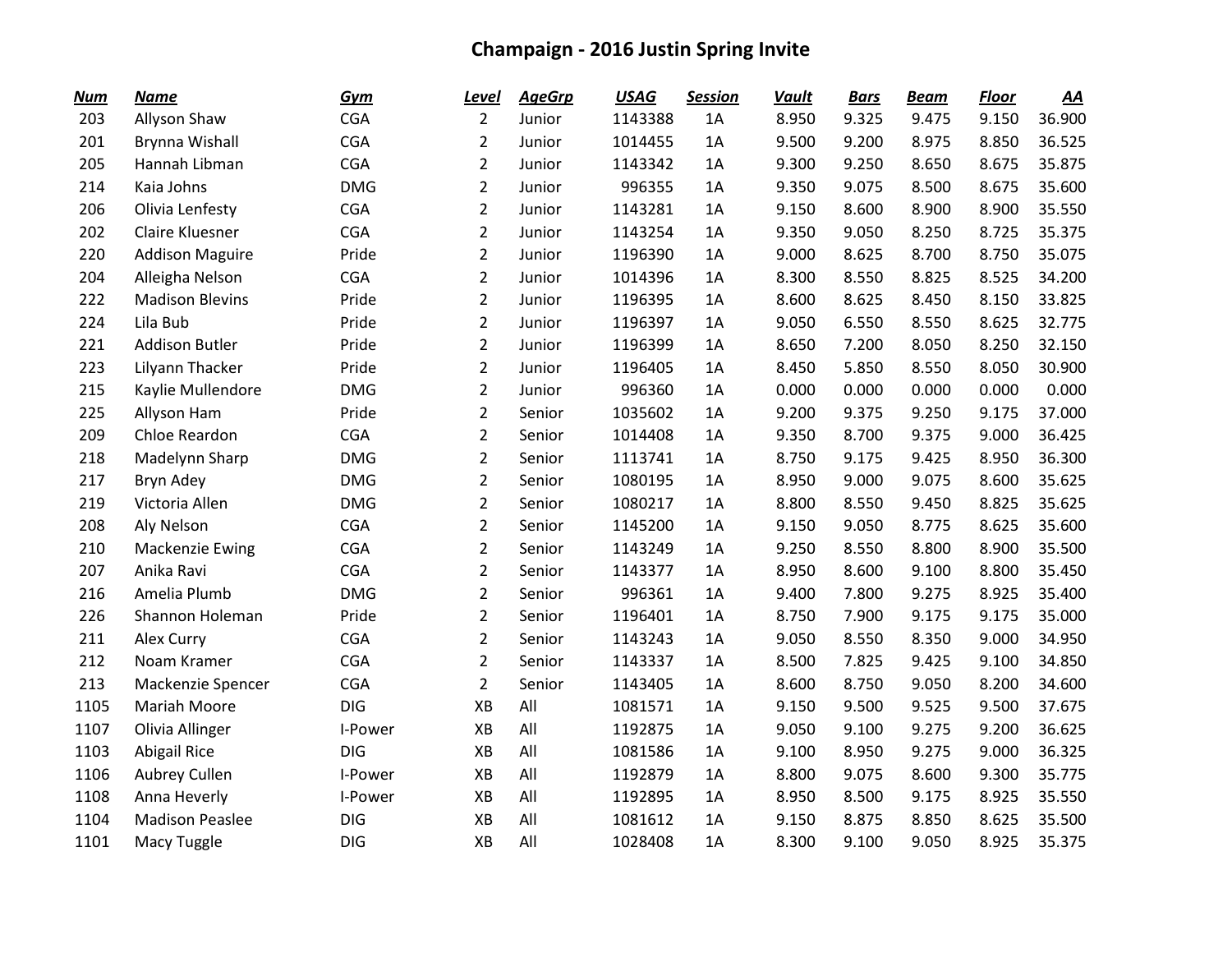| <b>Num</b> | <b>Name</b>             | Gym         | <u>Level</u> | <b>AgeGrp</b> | <b>USAG</b> | <b>Session</b> | <b>Vault</b> | <b>Bars</b> | <b>Beam</b> | <b>Floor</b> | <u>AA</u> |
|------------|-------------------------|-------------|--------------|---------------|-------------|----------------|--------------|-------------|-------------|--------------|-----------|
| 1109       | Alexis Warren           | I-Power     | XB           | All           | 1192899     | 1A             | 8.200        | 9.300       | 8.650       | 9.000        | 35.150    |
| 1110       | <b>Abigail Davis</b>    | I-Power     | XB           | All           | 1192885     | 1A             | 8.300        | 8.700       | 8.650       | 8.900        | 34.550    |
| 1102       | <b>Braelyn Henthorn</b> | <b>DIG</b>  | XB           | All           | 1081524     | 1A             | 8.350        | 7.150       | 8.400       | 8.250        | 32.150    |
| 1319       | <b>Bailey Demick</b>    | Pride       | XG           | Junior        | 1021662     | 2A             | 9.100        | 9.225       | 9.050       | 9.350        | 36.725    |
| 1321       | <b>Addison Keller</b>   | Pride       | XG           | Junior        | 1021664     | 2A             | 8.850        | 9.450       | 8.650       | 9.200        | 36.150    |
| 1324       | Carly Dashner           | Pride       | XG           | Junior        | 1021660     | 2A             | 8.550        | 8.825       | 8.775       | 9.225        | 35.375    |
| 1332       | Lakelyn Carter          | <b>UGC</b>  | XG           | Junior        | 1015769     | 2A             | 8.650        | 8.650       | 8.900       | 9.125        | 35.325    |
| 1323       | Siena Jacobson          | Pride       | XG           | Junior        | 616083      | 2A             | 8.450        | 9.200       | 8.500       | 8.925        | 35.075    |
| 1320       | Ayla Homann             | Pride       | XG           | Junior        | 1021663     | 2A             | 8.350        | 8.200       | 8.800       | 9.025        | 34.375    |
| 1527       | Maya Jenkins            | <b>UGC</b>  | XG           | Junior        | 1179860     | 2A             | 8.250        | 8.975       | 8.100       | 9.000        | 34.325    |
| 1330       | <b>Miah Scroggins</b>   | <b>SIGA</b> | XG           | Junior        | 1113094     | 2A             | 7.900        | 8.375       | 9.000       | 8.900        | 34.175    |
| 1302       | Shelby McGee            | <b>DIG</b>  | XG           | Junior        | 658106      | 2A             | 8.650        | 9.000       | 7.750       | 8.600        | 34.000    |
| 1312       | Isabel Jimenez          | I-Power     | XG           | Junior        | 958672      | 2A             | 8.250        | 8.550       | 8.100       | 8.925        | 33.825    |
| 1314       | Madison Loftsgaard      | I-Power     | XG           | Junior        | 1011651     | 2A             | 8.500        | 9.075       | 7.450       | 8.650        | 33.675    |
| 1331       | Megan Clark             | <b>SIGA</b> | XG           | Junior        | 629252      | 2A             | 8.250        | 9.125       | 7.400       | 8.900        | 33.675    |
| 1327       | Alyssa Johnson          | <b>SIGA</b> | XG           | Junior        | 990655      | 2A             | 8.200        | 8.675       | 8.050       | 8.625        | 33.550    |
| 1322       | <b>Meadow Pier</b>      | Pride       | XG           | Junior        | 1021668     | 2A             | 8.400        | 8.200       | 8.650       | 8.200        | 33.450    |
| 1528       | Payton Presswood        | <b>UGC</b>  | XG           | Junior        | 1179844     | 2A             | 8.150        | 8.125       | 8.700       | 8.475        | 33.450    |
| 1313       | Sophia Marino           | I-Power     | XG           | Junior        | 958676      | 2A             | 8.250        | 7.550       | 8.825       | 8.800        | 33.425    |
| 1311       | Elena Tompkins          | I-Power     | XG           | Junior        | 958682      | 2A             | 8.200        | 8.575       | 7.650       | 8.550        | 32.975    |
| 1329       | <b>Taetym Gilliam</b>   | <b>SIGA</b> | XG           | Junior        | 1004713     | 2A             | 8.000        | 8.400       | 8.100       | 8.050        | 32.550    |
| 1316       | Audrey Babcock          | I-Power     | XG           | Senior        | 958659      | 2A             | 8.650        | 9.500       | 9.025       | 9.425        | 36.600    |
| 1326       | Hannah Tole             | Pride       | XG           | Senior        | 1021683     | 2A             | 8.350        | 9.650       | 9.300       | 9.050        | 36.350    |
| 1335       | Caprice Conder          | UGC         | XG           | Senior        | 641207      | 2A             | 8.150        | 9.625       | 9.000       | 8.950        | 35.725    |
| 1336       | Darcy Conder            | <b>UGC</b>  | XG           | Senior        | 641208      | 2A             | 8.550        | 8.850       | 9.300       | 8.500        | 35.200    |
| 1325       | Alanna Petrovic         | Pride       | XG           | Senior        | 1021681     | 2A             | 8.050        | 9.375       | 8.650       | 9.025        | 35.100    |
| 1310       | Kendall McFarlin        | Hayasaki    | XG           | Senior        | 518731      | 2A             | 8.450        | 8.875       | 8.900       | 8.550        | 34.775    |
| 1303       | Haylee Lake             | <b>DIG</b>  | XG           | Senior        | 641273      | 2A             | 8.150        | 8.800       | 8.925       | 8.675        | 34.550    |
| 1334       | <b>Arwen Mullins</b>    | <b>UGC</b>  | XG           | Senior        | 981039      | 2A             | 8.050        | 9.125       | 8.400       | 8.825        | 34.400    |
| 1317       | Sanjana Paul            | I-Power     | XG           | Senior        | 958678      | 2A             | 8.100        | 9.375       | 8.150       | 8.700        | 34.325    |
| 1306       | Morgan Joseph           | <b>DMG</b>  | XG           | Senior        | 499722      | 2A             | 8.800        | 8.425       | 8.050       | 8.875        | 34.150    |
| 1333       | Lydia Conder            | <b>UGC</b>  | XG           | Senior        | 641205      | 2A             | 8.100        | 8.775       | 8.425       | 8.625        | 33.925    |
| 1309       | Kaitlyn Johnson         | Gym Corner  | XG           | Senior        | 1021766     | 2A             | 8.450        | 8.375       | 8.000       | 9.000        | 33.825    |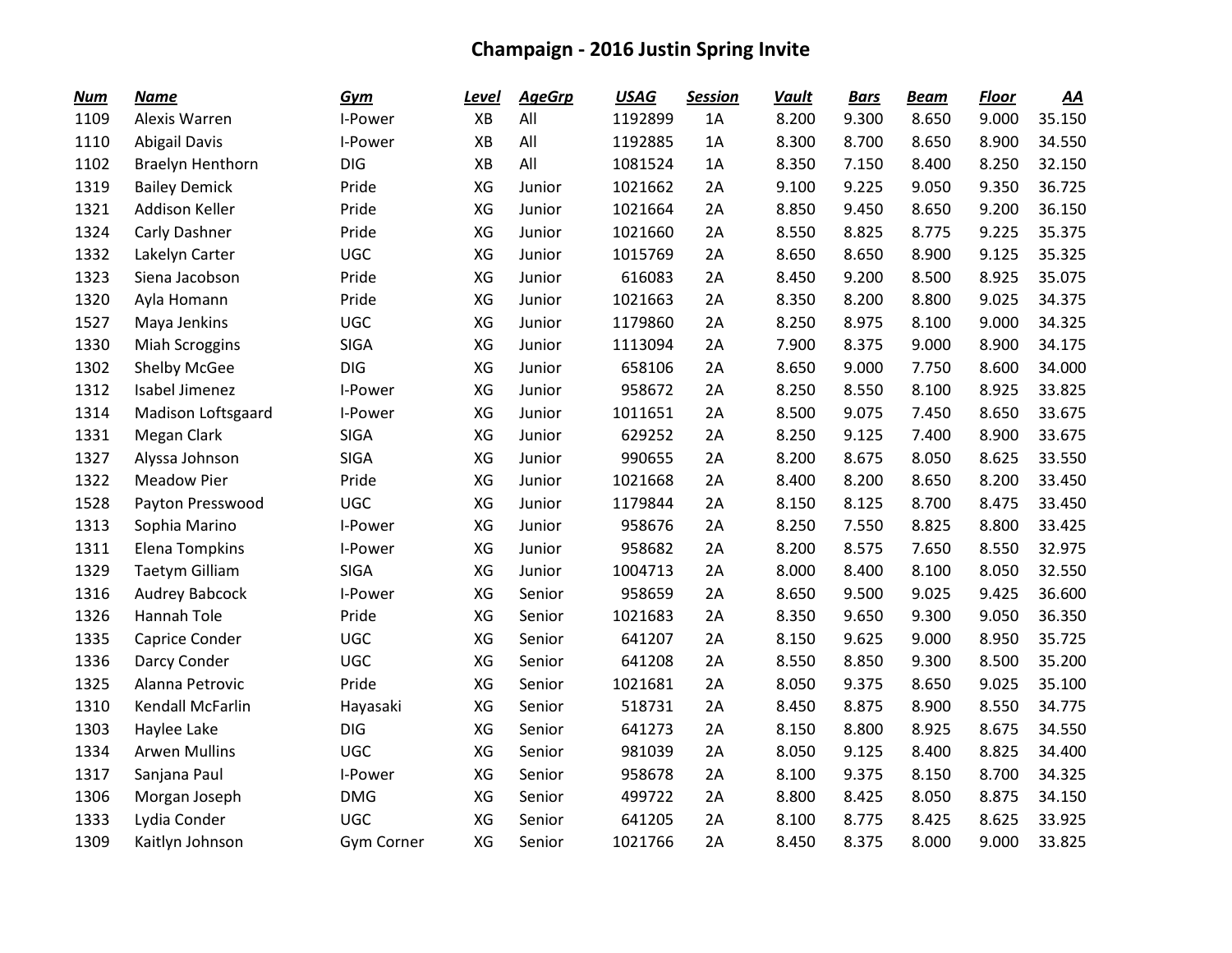| <b>Num</b> | <b>Name</b>             | Gym         | <u>Level</u> | <b>AgeGrp</b> | <b>USAG</b> | <b>Session</b> | <b>Vault</b> | <b>Bars</b> | <b>Beam</b> | <b>Floor</b> | <u>AA</u> |
|------------|-------------------------|-------------|--------------|---------------|-------------|----------------|--------------|-------------|-------------|--------------|-----------|
| 1318       | Kayle Engel             | I-Power     | XG           | Senior        | 661611      | 2A             | 8.250        | 8.375       | 8.250       | 8.450        | 33.325    |
| 1308       | <b>Brooke Crumrine</b>  | Gym Corner  | XG           | Senior        | 1015590     | 2A             | 8.150        | 8.675       | 7.800       | 8.475        | 33.100    |
| 1304       | Dakota Martin           | <b>DMG</b>  | XG           | Senior        | 499725      | 2A             | 8.550        | 8.400       | 7.750       | 8.275        | 32.975    |
| 1315       | <b>Emily Ritter</b>     | I-Power     | XG           | Senior        | 958680      | 2A             | 8.550        | 9.275       | 6.000       | 8.675        | 32.500    |
| 1305       | Niah Sandry             | <b>DMG</b>  | XG           | Senior        | 944545      | 2A             | 8.150        | 8.750       | 7.350       | 7.825        | 32.075    |
| 1307       | Brooklyn Kensinger      | Gym Corner  | XG           | Senior        | 1001480     | 2A             | 8.100        | 7.100       | 7.675       | 8.400        | 31.275    |
| 1406       | <b>Madison Doehring</b> | Pride       | <b>XP</b>    | All           | 978124      | 2A             | 8.900        | 9.350       | 9.000       | 9.275        | 36.525    |
| 1404       | <b>Avery Brooks</b>     | Pride       | XP           | All           | 571508      | 2A             | 8.600        | 9.675       | 8.775       | 9.425        | 36.475    |
| 1402       | <b>Kat Nagler</b>       | <b>DMG</b>  | <b>XP</b>    | All           | 476234      | 2A             | 9.100        | 9.225       | 8.900       | 9.175        | 36.400    |
| 1407       | Mackenzie Kirk          | Pride       | XP           | All           | 978133      | 2A             | 8.900        | 7.950       | 8.925       | 9.425        | 35.200    |
| 1408       | Caylin Doehring         | Pride       | <b>XP</b>    | All           | 978123      | 2A             | 8.850        | 8.550       | 9.075       | 8.725        | 35.200    |
| 1405       | Makenna Winkler         | Pride       | <b>XP</b>    | All           | 978097      | 2A             | 9.025        | 9.625       | 8.400       | 8.100        | 35.150    |
| 1410       | Abby Burch              | <b>SIGA</b> | <b>XP</b>    | All           | 1053609     | 2A             | 8.750        | 7.850       | 8.450       | 8.850        | 33.900    |
| 1401       | Sara Switzer            | <b>DIG</b>  | XP           | All           | 389954      | 2A             | 8.550        | 8.175       | 8.150       | 7.600        | 32.475    |
| 1403       | <b>Lilly Kassing</b>    | Pride       | XP           | All           | 1021671     | 2A             | 8.500        | 9.000       | 8.400       | 0.000        | 25.900    |
| 1501       | Ryleigh Whitney         | <b>DIG</b>  | <b>XS</b>    | Junior        | 1035160     | 2A             | 9.100        | 9.175       | 9.600       | 9.150        | 37.025    |
| 1503       | Jaidyn Alexander        | <b>DIG</b>  | <b>XS</b>    | Junior        | 1081517     | 2A             | 9.100        | 9.450       | 9.050       | 9.050        | 36.650    |
| 1505       | Ashley Jameson          | <b>DIG</b>  | <b>XS</b>    | Junior        | 1017433     | 2A             | 8.700        | 9.375       | 9.225       | 9.050        | 36.350    |
| 1506       | <b>Adison Garland</b>   | <b>DIG</b>  | XS           | Junior        | 982302      | 2A             | 9.400        | 9.350       | 9.175       | 8.425        | 36.350    |
| 1504       | Laylah Gibbons          | <b>DIG</b>  | XS           | Junior        | 657847      | 2A             | 8.750        | 9.325       | 9.075       | 8.825        | 35.975    |
| 1502       | Sophia Escamilla        | <b>DIG</b>  | <b>XS</b>    | Junior        | 961822      | 2A             | 8.300        | 8.975       | 9.100       | 9.150        | 35.525    |
| 1513       | Lauren Crumrine         | Gym Corner  | XS           | Junior        | 1015592     | 2A             | 8.650        | 9.200       | 8.850       | 8.400        | 35.100    |
| 1510       | <b>Brie Bright</b>      | Gym Corner  | <b>XS</b>    | Junior        | 1112697     | 2A             | 8.350        | 9.450       | 8.100       | 8.500        | 34.400    |
| 1522       | Kendal Zerrusen         | I-Power     | XS           | Junior        | 982493      | 2A             | 8.500        | 9.000       | 8.600       | 8.200        | 34.300    |
| 1512       | Kaitlin Tomlianovich    | Gym Corner  | XS           | Junior        | 1154389     | 2A             | 8.200        | 9.250       | 8.250       | 8.500        | 34.200    |
| 1511       | Courtney Carbaugh       | Gym Corner  | XS           | Junior        | 1198906     | 2A             | 8.300        | 8.700       | 8.100       | 8.375        | 33.475    |
| 1523       | Amelie Fons             | I-Power     | <b>XS</b>    | Junior        | 1011664     | 2A             | 8.200        | 8.600       | 8.100       | 7.650        | 32.550    |
| 1509       | Lorelei Dolan           | Gym Corner  | <b>XS</b>    | Junior        | 1112644     | 2A             | 7.900        | 8.450       | 7.850       | 7.450        | 31.650    |
| 1524       | <b>Audrey Benoit</b>    | I-Power     | XS           | Junior        | 1015388     | 2A             | 8.400        | 7.350       | 8.000       | 7.700        | 31.450    |
| 1507       | Kaylee Brown            | <b>DIG</b>  | XS           | Senior        | 1016584     | 2A             | 9.250        | 9.775       | 9.450       | 9.025        | 37.500    |
| 1508       | Mackenzie Spears        | <b>DIG</b>  | <b>XS</b>    | Senior        | 1081597     | 2A             | 8.500        | 9.400       | 9.150       | 8.800        | 35.850    |
| 1526       | Jolie Fons              | I-Power     | XS           | Senior        | 958666      | 2A             | 8.750        | 9.300       | 8.700       | 8.550        | 35.300    |
| 1525       | Erin Henkel             | I-Power     | <b>XS</b>    | Senior        | 958669      | 2A             | 8.600        | 9.250       | 8.625       | 8.325        | 34.800    |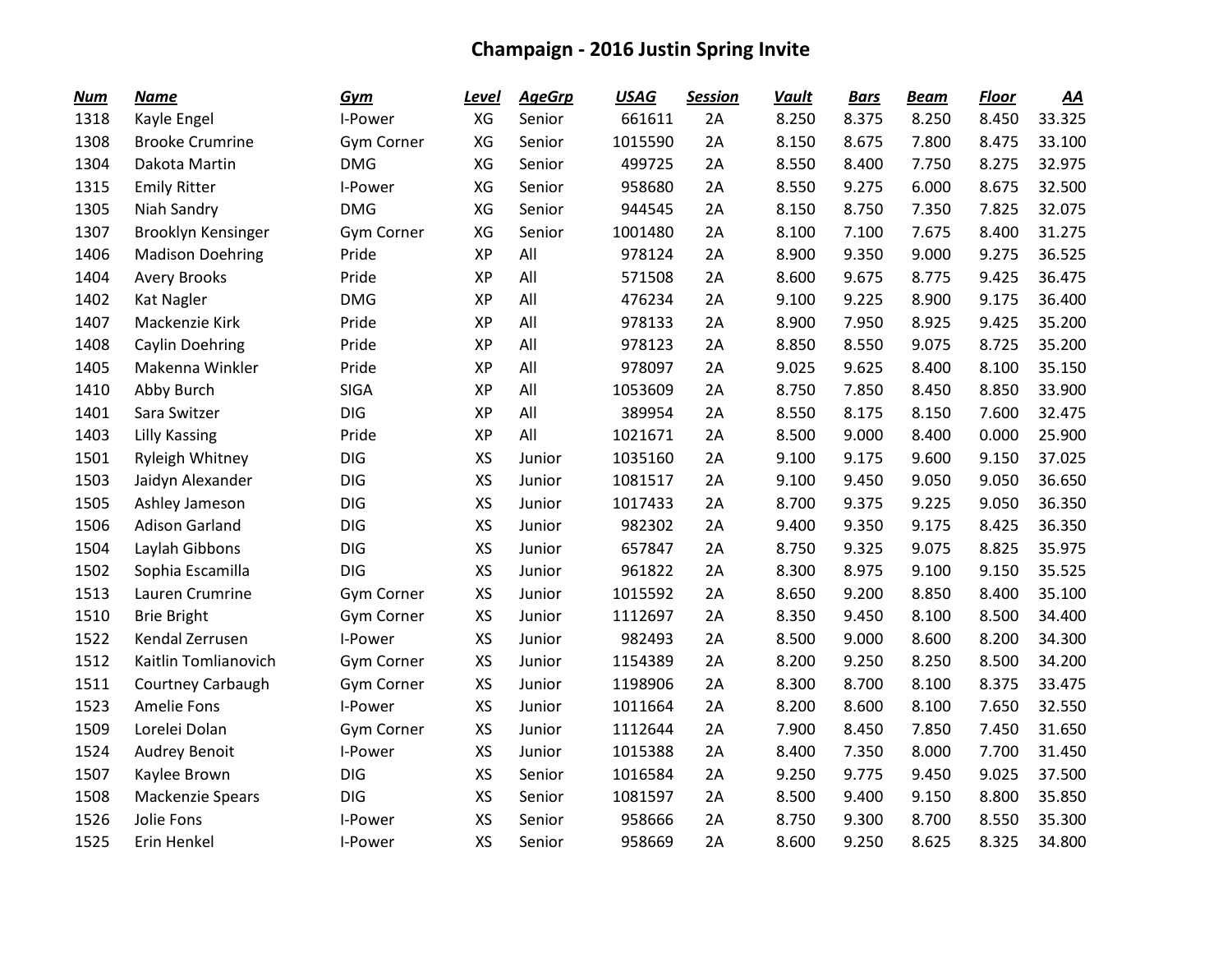| <b>Num</b> | <b>Name</b>            | Gym               | <u>Level</u> | <b>AgeGrp</b> | <b>USAG</b> | <b>Session</b> | <b>Vault</b> | <b>Bars</b> | <b>Beam</b> | <b>Floor</b> | <u>AA</u> |
|------------|------------------------|-------------------|--------------|---------------|-------------|----------------|--------------|-------------|-------------|--------------|-----------|
| 1521       | Emma Rosenstein        | Hayasaki          | <b>XS</b>    | Senior        | 1012073     | 2A             | 8.500        | 8.600       | 8.650       | 8.975        | 34.725    |
| 1514       | Avery Hale             | <b>Gym Corner</b> | XS           | Senior        | 1112647     | 2A             | 8.300        | 8.800       | 8.625       | 8.800        | 34.525    |
| 1518       | <b>Grace Jenkins</b>   | Gym Corner        | <b>XS</b>    | Senior        | 1028411     | 2A             | 7.950        | 8.925       | 9.050       | 8.325        | 34.250    |
| 1517       | Sarah Janes            | Gym Corner        | XS           | Senior        | 1015595     | 2A             | 8.000        | 9.075       | 8.825       | 8.150        | 34.050    |
| 1516       | Alison Warshaw         | Gym Corner        | XS           | Senior        | 1154403     | 2A             | 7.850        | 9.050       | 8.750       | 8.100        | 33.750    |
| 1515       | <b>Vylet McCarthy</b>  | Gym Corner        | XS           | Senior        | 1112657     | 2A             | 8.350        | 9.075       | 8.150       | 8.100        | 33.675    |
| 1519       | Makkedah Carbaugh      | Gym Corner        | XS           | Senior        | 1198911     | 2A             | 8.050        | 8.750       | 8.575       | 8.175        | 33.550    |
| 1520       | Emma Chambers          | Gym Corner        | XS           | Senior        | 1112638     | 2A             | 8.400        | 8.625       | 8.450       | 7.850        | 33.325    |
| 506        | Greta Griffin          | DeVeau's          | 5            | Junior        | 567391      | 3A             | 8.650        | 9.400       | 9.125       | 9.100        | 36.275    |
| 502        | Payton McClain         | DeVeau's          | 5            | Junior        | 944734      | 3A             | 8.725        | 9.025       | 8.925       | 9.525        | 36.200    |
| 509        | <b>Sydney Miles</b>    | DeVeau's          | 5            | Junior        | 1015449     | 3A             | 9.025        | 8.900       | 8.600       | 9.350        | 35.875    |
| 510        | Kylie Flynn            | DeVeau's          | 5            | Junior        | 626673      | 3A             | 8.750        | 9.250       | 8.900       | 8.750        | 35.650    |
| 508        | Evelyn Schenck         | DeVeau's          | 5            | Junior        | 952238      | 3A             | 9.000        | 9.275       | 7.950       | 9.200        | 35.425    |
| 505        | <b>Kendall Ehnes</b>   | DeVeau's          | 5            | Junior        | 626682      | 3A             | 8.625        | 8.800       | 8.675       | 9.050        | 35.150    |
| 501        | Annabelle Price        | <b>CGA</b>        | 5            | Junior        | 588546      | 3A             | 8.825        | 8.450       | 8.650       | 8.850        | 34.775    |
| 503        | Adelyn Flessner        | DeVeau's          | 5            | Junior        | 952342      | 3A             | 8.600        | 8.875       | 8.875       | 8.300        | 34.650    |
| 507        | Ava Adams              | DeVeau's          | 5            | Junior        | 567382      | 3A             | 8.100        | 8.800       | 8.725       | 8.950        | 34.575    |
| 504        | Caroline Katzenberger  | DeVeau's          | 5            | Junior        | 952308      | 3A             | 8.050        | 8.325       | 7.550       | 8.800        | 32.725    |
| 524        | Ashlynn Dover          | Sloans            | 5            | Junior        | 1028402     | 3A             | 8.425        | 6.200       | 8.075       | 8.350        | 31.050    |
| 525        | <b>Bella Bate</b>      | Sloans            | 5            | Junior        | 1028399     | 3A             | 8.525        | 7.000       | 6.700       | 7.450        | 29.675    |
| 521        | <b>Bridget Tuttle</b>  | DeVeau's          | 5            | Senior        | 509621      | 3A             | 9.100        | 9.275       | 8.650       | 9.175        | 36.200    |
| 513        | <b>Beth Whiteford</b>  | DeVeau's          | 5            | Senior        | 952255      | 3A             | 8.375        | 9.275       | 9.225       | 8.950        | 35.825    |
| 522        | Ava Holland            | I-Power           | 5            | Senior        | 640151      | 3A             | 8.625        | 8.650       | 8.600       | 9.000        | 34.875    |
| 519        | Ryan Luhmann           | DeVeau's          | 5            | Senior        | 952291      | 3A             | 8.875        | 8.800       | 8.100       | 9.000        | 34.775    |
| 520        | <b>Tressa Beach</b>    | DeVeau's          | 5            | Senior        | 509551      | 3A             | 8.400        | 9.050       | 9.050       | 8.250        | 34.750    |
| 523        | Natalia Andino-Guerra  | I-Power           | 5            | Senior        | 958652      | 3A             | 8.650        | 8.800       | 8.300       | 8.925        | 34.675    |
| 515        | Sydney Rankin          | DeVeau's          | 5            | Senior        | 567405      | 3A             | 8.700        | 8.125       | 8.500       | 9.000        | 34.325    |
| 527        | Anna Rolla             | Sloans            | 5            | Senior        | 1028403     | 3A             | 8.675        | 7.650       | 8.475       | 9.525        | 34.325    |
| 512        | <b>Kennedy Hammans</b> | DeVeau's          | 5            | Senior        | 942248      | 3A             | 9.050        | 8.300       | 8.100       | 8.825        | 34.275    |
| 516        | <b>Belle Kohler</b>    | DeVeau's          | 5            | Senior        | 567395      | 3A             | 8.450        | 8.225       | 8.350       | 8.850        | 33.875    |
| 514        | Melaina Munson         | DeVeau's          | 5            | Senior        | 509609      | 3A             | 8.375        | 9.175       | 8.050       | 8.075        | 33.675    |
| 528        | Lacey Peevler          | Talents           | 5            | Senior        | 577222      | 3A             | 7.825        | 7.600       | 8.075       | 8.050        | 31.550    |
| 518        | Samantha Friedman      | DeVeau's          | 5            | Senior        | 567390      | 3A             | 8.775        | 8.825       | 0.000       | 8.600        | 26.200    |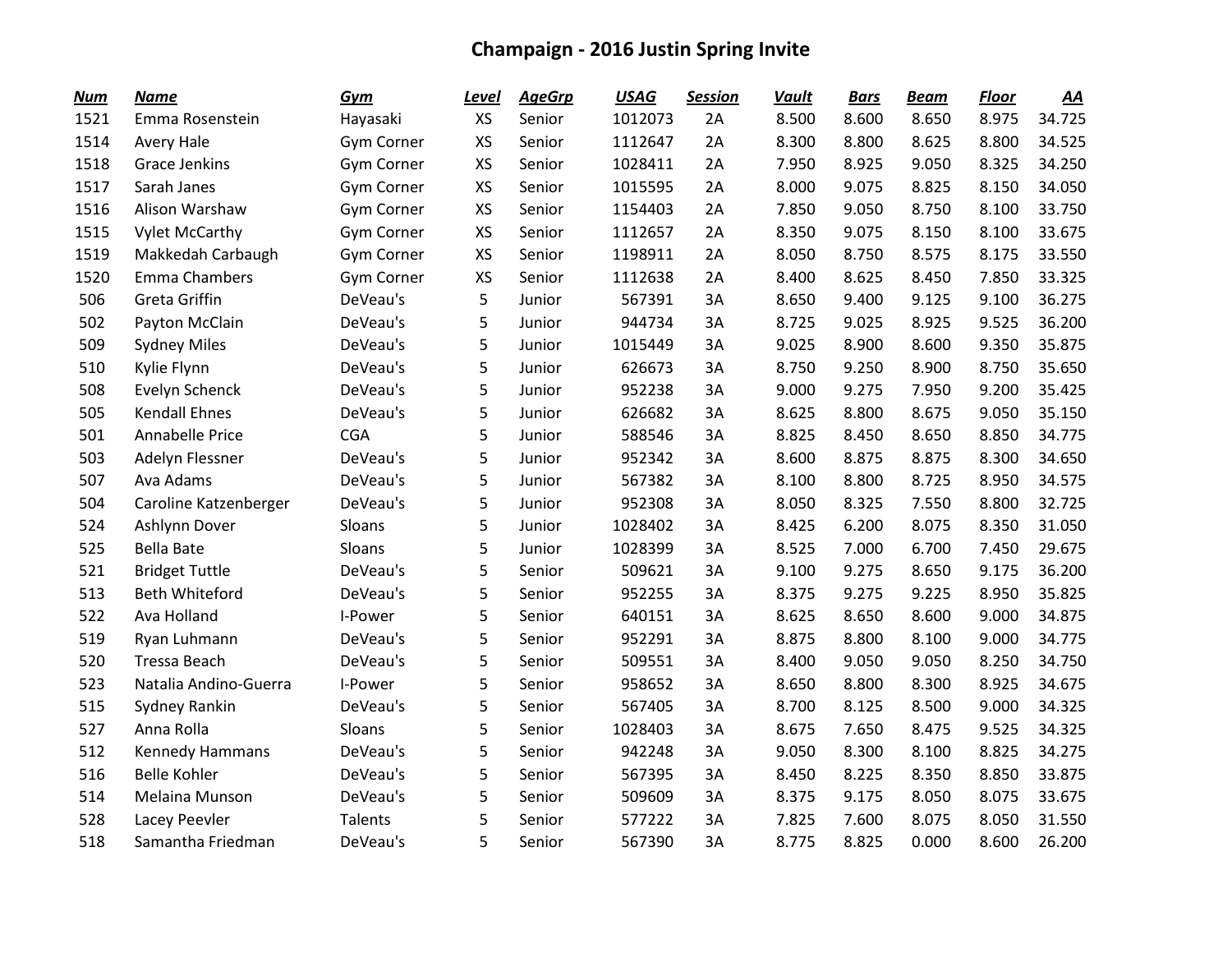| <b>Num</b> | <b>Name</b>              | Gym              | <u>Level</u>   | <b>AgeGrp</b> | <b>USAG</b> | <b>Session</b> | <b>Vault</b> | <b>Bars</b> | <b>Beam</b> | <b>Floor</b> | <u>AA</u> |
|------------|--------------------------|------------------|----------------|---------------|-------------|----------------|--------------|-------------|-------------|--------------|-----------|
| 622        | Elena Reifsteck          | I-Power          | 6              | Junior        | 589728      | 3A             | 8.800        | 8.600       | 9.125       | 9.650        | 36.175    |
| 604        | <b>Audrey Circle</b>     | <b>DMG</b>       | 6              | Junior        | 499714      | 3A             | 8.675        | 8.800       | 8.975       | 9.350        | 35.800    |
| 618        | <b>Ellie Slaughter</b>   | Gym Corner       | 6              | Junior        | 636162      | 3A             | 9.000        | 8.450       | 8.800       | 9.450        | 35.700    |
| 601        | <b>Brooklynn Hubbard</b> | <b>CGA</b>       | 6              | Junior        | 640153      | 3A             | 8.850        | 8.200       | 9.175       | 9.400        | 35.625    |
| 617        | <b>Brooklyn Ulick</b>    | Gym Corner       | 6              | Junior        | 574789      | 3A             | 8.500        | 8.400       | 9.225       | 9.150        | 35.275    |
| 628        | Mariah Dixon             | <b>SIGA</b>      | 6              | Junior        | 614774      | 3A             | 8.775        | 9.075       | 8.200       | 9.175        | 35.225    |
| 626        | <b>Haley Belanger</b>    | <b>SIGA</b>      | 6              | Junior        | 552994      | 3A             | 8.550        | 8.825       | 8.475       | 9.325        | 35.175    |
| 606        | Maddie Stapleton         | <b>DMG</b>       | 6              | Junior        | 593275      | 3A             | 8.700        | 8.800       | 8.650       | 9.000        | 35.150    |
| 629        | McKali Groh              | <b>SIGA</b>      | 6              | Junior        | 553070      | 3A             | 8.700        | 8.650       | 8.100       | 9.075        | 34.525    |
| 631        | Mia Vogt                 | <b>UGC</b>       | 6              | Junior        | 958502      | 3A             | 8.600        | 8.175       | 8.600       | 9.050        | 34.425    |
| 603        | Mia Martin               | <b>DMG</b>       | 6              | Junior        | 619234      | 3A             | 7.850        | 8.300       | 8.325       | 9.075        | 33.550    |
| 624        | Megan Bilsland           | MidAmGym         | 6              | Junior        | 1011147     | 3A             | 8.150        | 7.650       | 8.800       | 8.950        | 33.550    |
| 627        | <b>Keira Neikes</b>      | <b>SIGA</b>      | 6              | Junior        | 553000      | 3A             | 8.150        | 8.900       | 7.700       | 8.750        | 33.500    |
| 621        | Alivia Folken            | I-Power          | 6              | Junior        | 570470      | 3A             | 8.625        | 7.550       | 8.650       | 8.650        | 33.475    |
| 605        | <b>Brielle Young</b>     | <b>DMG</b>       | 6              | Junior        | 553257      | 3A             | 8.700        | 6.300       | 8.725       | 9.300        | 33.025    |
| 607        | <b>Tayler Cook</b>       | <b>DMG</b>       | 6              | Junior        | 943900      | 3A             | 8.425        | 7.250       | 8.300       | 8.700        | 32.675    |
| 630        | Jayla Ware               | <b>SIGA</b>      | 6              | Senior        | 456740      | 3A             | 9.200        | 9.075       | 9.000       | 9.425        | 36.700    |
| 620        | Stephanie Lewer          | Gym Corner       | 6              | Senior        | 636151      | 3A             | 8.550        | 9.325       | 8.800       | 9.200        | 35.875    |
| 602        | Katie Doubet             | <b>CGA</b>       | 6              | Senior        | 432993      | 3A             | 9.025        | 8.650       | 8.650       | 9.450        | 35.775    |
| 610        | Ellie Zaleski            | <b>FV Flyers</b> | 6              | Senior        | 952324      | 3A             | 8.950        | 8.350       | 8.800       | 9.450        | 35.550    |
| 633        | Karrington Lacy          | <b>UGC</b>       | 6              | Senior        | 655708      | 3A             | 8.800        | 8.650       | 8.550       | 9.550        | 35.550    |
| 619        | Isabel Rinkenberger      | Gym Corner       | 6              | Senior        | 953204      | 3A             | 8.800        | 8.725       | 8.650       | 9.175        | 35.350    |
| 615        | Savanna Farren           | FV Flyers        | 6              | Senior        | 598201      | 3A             | 8.900        | 7.750       | 8.775       | 9.475        | 34.900    |
| 614        | Madeline Kotler          | <b>FV Flyers</b> | 6              | Senior        | 587398      | 3A             | 9.125        | 7.950       | 8.200       | 9.025        | 34.300    |
| 623        | Jordan White             | I-Power          | 6              | Senior        | 640165      | 3A             | 8.975        | 8.600       | 7.350       | 9.125        | 34.050    |
| 609        | Maya Jutila              | <b>FV Flyers</b> | 6              | Senior        | 952304      | 3A             | 8.475        | 7.550       | 9.000       | 9.000        | 34.025    |
| 611        | Aleena Kallan            | FV Flyers        | 6              | Senior        | 587395      | 3A             | 8.575        | 8.700       | 8.000       | 8.650        | 33.925    |
| 613        | Peyton Dillon            | <b>FV Flyers</b> | 6              | Senior        | 633404      | 3A             | 8.850        | 6.800       | 8.600       | 8.900        | 33.150    |
| 632        | Adison Lange             | <b>UGC</b>       | 6              | Senior        | 968434      | 3A             | 8.375        | 8.050       | 7.800       | 8.650        | 32.875    |
| 616        | <b>Delaney Talty</b>     | <b>FV Flyers</b> | 6              | Senior        | 511582      | 3A             | 8.650        | 6.250       | 8.700       | 8.850        | 32.450    |
| 612        | Landa Evans              | <b>FV Flyers</b> | 6              | Senior        | 511174      | 3A             | 7.900        | 6.550       | 8.250       | 7.950        | 30.650    |
| 625        | Whitney Klearman         | MidAmGym         | 6              | Senior        | 638821      | 3A             | 0.000        | 0.000       | 8.925       | 9.450        | 18.375    |
| 738        | Julia Denkmann           | DeVeau's         | $\overline{7}$ | Senior        | 435541      | 4A             | 9.350        | 8.700       | 8.925       | 9.325        | 36.300    |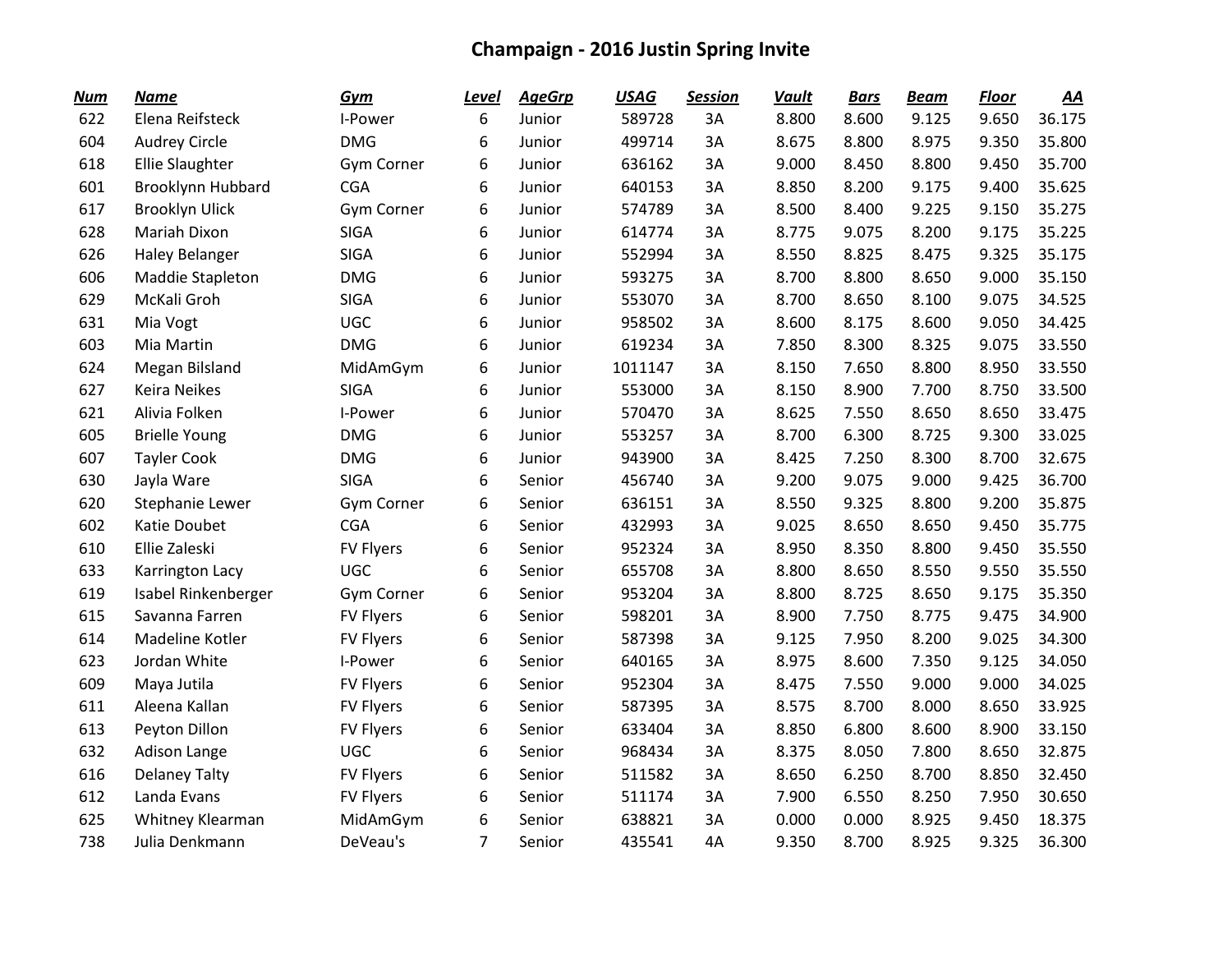| <b>Num</b> | <b>Name</b>            | Gym         | <u>Level</u> | <b>AgeGrp</b> | <b>USAG</b> | <b>Session</b> | <b>Vault</b> | <b>Bars</b> | <b>Beam</b> | <b>Floor</b> | <u>AA</u> |
|------------|------------------------|-------------|--------------|---------------|-------------|----------------|--------------|-------------|-------------|--------------|-----------|
| 812        | <b>Alison Casey</b>    | DeVeau's    | 8            | Junior        | 503538      | 4A             | 8.825        | 9.375       | 9.200       | 9.550        | 36.950    |
| 809        | Chloe Tapnio           | DeVeau's    | 8            | Junior        | 467366      | 4A             | 9.175        | 9.075       | 8.825       | 9.450        | 36.525    |
| 806        | Giovanna Arata         | DeVeau's    | 8            | Junior        | 509524      | 4A             | 8.325        | 8.925       | 9.450       | 9.500        | 36.200    |
| 808        | Claire McClain         | DeVeau's    | 8            | Junior        | 467355      | 4A             | 8.100        | 9.475       | 9.300       | 9.175        | 36.050    |
| 824        | Jamie Peckinpaugh      | <b>SIGA</b> | 8            | Junior        | 379963      | 4A             | 8.275        | 9.225       | 8.700       | 9.375        | 35.575    |
| 810        | Hannah Justice         | DeVeau's    | 8            | Junior        | 467353      | 4A             | 8.200        | 9.150       | 8.700       | 9.250        | 35.300    |
| 807        | Marissa Weiger         | DeVeau's    | 8            | Junior        | 467371      | 4A             | 8.725        | 8.900       | 8.825       | 8.675        | 35.125    |
| 823        | Savannah Tooley        | <b>SIGA</b> | 8            | Junior        | 553040      | 4A             | 8.000        | 9.100       | 8.900       | 8.700        | 34.700    |
| 805        | Natalie Mauer          | DeVeau's    | 8            | Junior        | 467354      | 4A             | 8.000        | 8.750       | 8.825       | 8.750        | 34.325    |
| 821        | Alex Deacon            | <b>SIGA</b> | 8            | Junior        | 552992      | 4A             | 8.300        | 8.750       | 7.750       | 8.800        | 33.600    |
| 822        | Briyana Bechtel        | <b>SIGA</b> | 8            | Junior        | 575292      | 4A             | 8.300        | 8.450       | 7.175       | 9.350        | 33.275    |
| 819        | <b>Isabelle Manley</b> | Gym Corner  | 8            | Junior        | 513104      | 4A             | 8.225        | 6.250       | 8.625       | 8.925        | 32.025    |
| 811        | Jenna Springirth       | DeVeau's    | 8            | Junior        | 472929      | 4A             | 0.000        | 9.150       | 0.000       | 0.000        | 9.150     |
| 820        | <b>Madison Welch</b>   | Gym Corner  | 8            | Senior        | 465915      | 4A             | 8.375        | 8.450       | 9.275       | 9.375        | 35.475    |
| 813        | Megan Cerar            | DeVeau's    | 8            | Senior        | 459751      | 4A             | 8.825        | 8.475       | 8.325       | 9.175        | 34.800    |
| 816        | Ciara Wingfield        | DeVeau's    | 8            | Senior        | 446211      | 4A             | 8.875        | 9.400       | 8.125       | 8.000        | 34.400    |
| 802        | Sophie Reynen          | <b>CGA</b>  | 8            | Senior        | 249311      | 4A             | 8.350        | 7.000       | 8.700       | 8.350        | 32.400    |
| 801        | Mira McLain            | <b>CGA</b>  | 8            | Senior        | 380733      | 4A             | 7.900        | 7.075       | 7.700       | 8.000        | 30.675    |
| 803        | Kylie Koeppen          | <b>DMG</b>  | 8            | Senior        | 374534      | 4A             | 0.000        | 0.000       | 6.375       | 7.850        | 14.225    |
| 911        | Maggie Harycki         | DeVeau's    | 9            | All           | 378567      | 4A             | 8.975        | 8.975       | 8.975       | 8.625        | 35.550    |
| 910        | Meg McGinley           | DeVeau's    | 9            | All           | 379802      | 4A             | 9.350        | 8.350       | 8.425       | 9.075        | 35.200    |
| 913        | <b>Tirzah Delph</b>    | DeVeau's    | 9            | All           | 255133      | 4A             | 8.525        | 8.850       | 8.325       | 9.000        | 34.700    |
| 916        | Ashley McMurray        | Gym Corner  | 9            | All           | 380468      | 4A             | 8.475        | 8.575       | 8.775       | 8.500        | 34.325    |
| 901        | Makayla Tucker         | DeVeau's    | 9            | All           | 467367      | 4A             | 8.550        | 8.025       | 8.125       | 8.725        | 33.425    |
| 907        | Rachel Uhlik           | DeVeau's    | 9            | All           | 395703      | 4A             | 8.300        | 8.300       | 8.050       | 8.325        | 32.975    |
| 918        | Kathleen Sherlock      | I-Power     | 9            | All           | 373078      | 4A             | 8.875        | 6.600       | 8.475       | 8.525        | 32.475    |
| 914        | Morgan Klein           | Gym Corner  | 9            | All           | 465906      | 4A             | 7.425        | 7.425       | 8.200       | 8.000        | 31.050    |
| 902        | Jasmine Estep          | DeVeau's    | 9            | All           | 431515      | 4A             | 8.600        | 0.000       | 9.025       | 9.425        | 27.050    |
| 908        | Danielle McKinzie      | DeVeau's    | 9            | All           | 282249      | 4A             | 8.400        | 7.750       | 0.000       | 9.125        | 25.275    |
| 919        | Lucy Sherlock          | I-Power     | 9            | All           | 373081      | 4A             | 7.850        | 0.000       | 8.075       | 8.750        | 24.675    |
| 903        | Emma Benefiel          | DeVeau's    | 9            | All           | 467908      | 4A             | 0.000        | 8.325       | 7.850       | 8.425        | 24.600    |
| 909        | Emma Chambers          | DeVeau's    | 9            | All           | 282229      | 4A             | 8.150        | 0.000       | 7.400       | 8.950        | 24.500    |
| 904        | Shea Sullivan          | DeVeau's    | 9            | All           | 441064      | 4A             | 9.600        | 0.000       | 0.000       | 9.300        | 18.900    |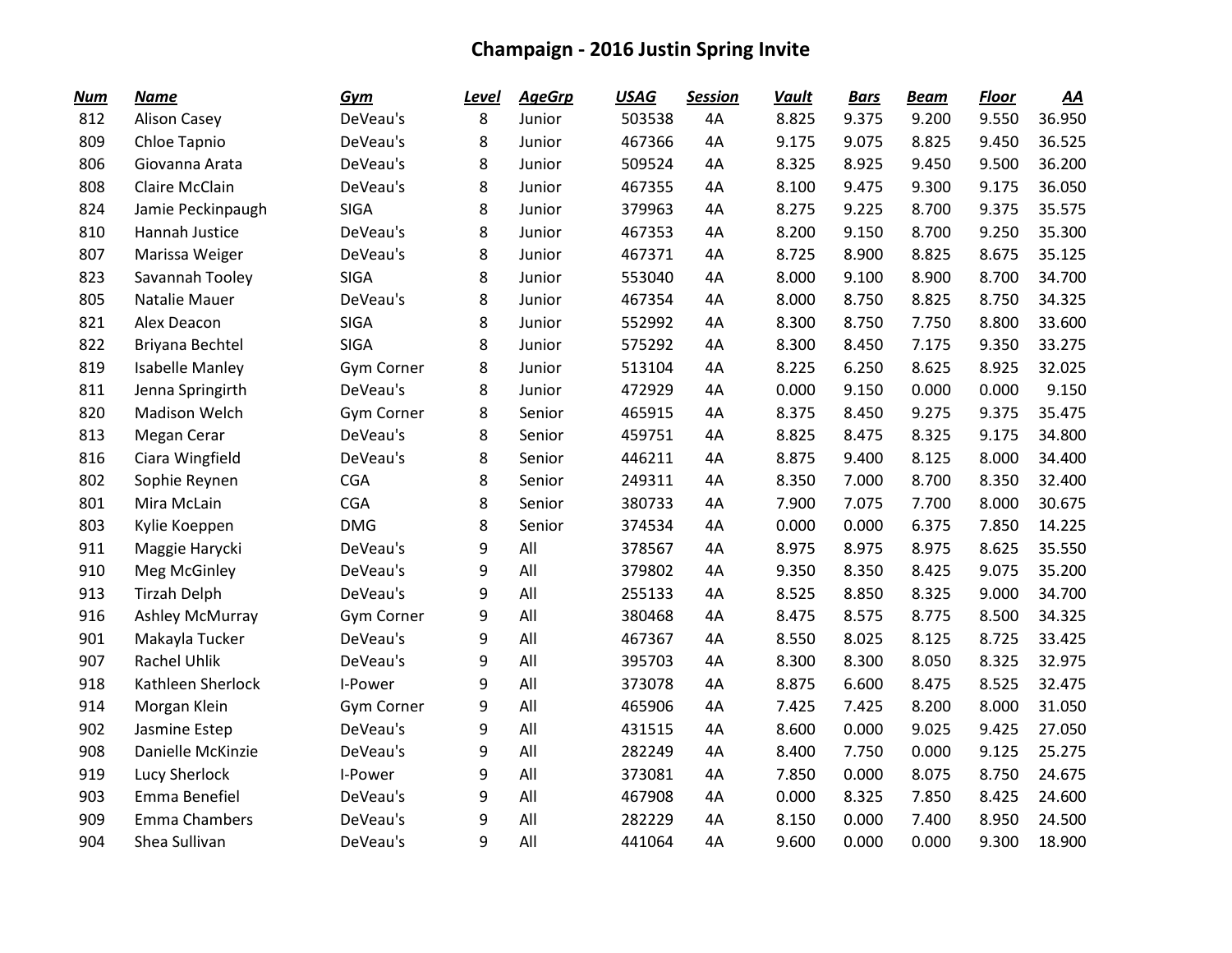| <b>Num</b> | Name                      | Gym              | Level          | <b>AgeGrp</b> | <b>USAG</b> | <b>Session</b> | <b>Vault</b> | <b>Bars</b> | <b>Beam</b> | <b>Floor</b> | <u>AA</u> |
|------------|---------------------------|------------------|----------------|---------------|-------------|----------------|--------------|-------------|-------------|--------------|-----------|
| 905        | Gabrielle Thompson        | DeVeau's         | 9              | All           | 509519      | 4A             | 0.000        | 0.000       | 8.750       | 8.925        | 17.675    |
| 915        | Maeve Borrowman           | Gym Corner       | 9              | All           | 425978      | 4A             | 0.000        | 7.125       | 8.000       | 0.000        | 15.125    |
| 917        | <b>Rachel Beenders</b>    | Gym Corner       | 9              | All           | 380459      | 4A             | 0.000        | 0.000       | 7.975       | 0.000        | 7.975     |
| 912        | Allyse Dunkin             | DeVeau's         | 9              | All           | 254563      | 4A             | 0.000        | 0.000       | 7.750       | 0.000        | 7.750     |
| 729        | Avery Brown               | MidAmGym         | 7              | Junior        | 585188      | 5A             | 9.475        | 9.200       | 9.250       | 9.475        | 37.400    |
| 701        | Lauren Phan               | DeVeau's         | $\overline{7}$ | Junior        | 567404      | 5A             | 9.450        | 8.925       | 9.350       | 9.575        | 37.300    |
| 727        | <b>Elise Coulter</b>      | I-Power          | 7              | Junior        | 640146      | 5A             | 9.275        | 9.325       | 9.275       | 9.425        | 37.300    |
| 706        | Rebecca Uhlik             | DeVeau's         | 7              | Junior        | 502441      | 5A             | 8.975        | 8.850       | 9.200       | 9.650        | 36.675    |
| 722        | Kyler Webster             | Gym Corner       | $\overline{7}$ | Junior        | 536419      | 5A             | 9.200        | 9.475       | 8.750       | 9.150        | 36.575    |
| 707        | Macie McCord              | DeVeau's         | $\overline{7}$ | Junior        | 618271      | 5A             | 9.025        | 8.300       | 9.525       | 9.700        | 36.550    |
| 708        | Quinlyn Jung              | DeVeau's         | $\overline{7}$ | Junior        | 467352      | 5A             | 9.050        | 9.425       | 8.500       | 9.475        | 36.450    |
| 705        | Keira Harper              | DeVeau's         | 7              | Junior        | 484356      | 5A             | 9.025        | 9.050       | 8.500       | 9.625        | 36.200    |
| 703        | Sara McGowan              | DeVeau's         | $\overline{7}$ | Junior        | 560000      | <b>5A</b>      | 9.050        | 8.550       | 8.725       | 9.600        | 35.925    |
| 709        | Lillian Valadez           | DeVeau's         | 7              | Junior        | 509622      | 5A             | 9.025        | 8.850       | 8.100       | 9.775        | 35.750    |
| 704        | Mia Chang                 | DeVeau's         | 7              | Junior        | 509557      | 5A             | 9.400        | 7.100       | 9.350       | 9.700        | 35.550    |
| 726        | <b>Tanley Harshbarger</b> | I-Power          | 7              | Junior        | 533225      | 5A             | 8.850        | 8.300       | 8.400       | 8.975        | 34.525    |
| 730        | Sabrina Schultz           | MidAmGym         | $\overline{7}$ | Junior        | 580389      | 5A             | 9.250        | 7.000       | 9.100       | 9.125        | 34.475    |
| 735        | Madelynn Eastman          | <b>UGC</b>       | 7              | Junior        | 641204      | <b>5A</b>      | 8.650        | 7.400       | 7.625       | 8.950        | 32.625    |
| 713        | Madelyn Heineman          | DeVeau's         | $\overline{7}$ | Senior        | 509581      | 5A             | 9.300        | 9.375       | 9.325       | 9.625        | 37.625    |
| 715        | <b>Hailey Sherrill</b>    | DeVeau's         | 7              | Senior        | 467363      | 5A             | 9.200        | 9.400       | 9.000       | 9.700        | 37.300    |
| 714        | Ashlyn Bauer              | DeVeau's         | $\overline{7}$ | Senior        | 506706      | <b>5A</b>      | 9.425        | 9.175       | 8.900       | 9.600        | 37.100    |
| 716        | Jasper Gardner            | DeVeau's         | 7              | Senior        | 479653      | 5A             | 9.200        | 8.575       | 9.150       | 9.600        | 36.525    |
| 717        | Ariella Vanderlaan        | DeVeau's         | 7              | Senior        | 467369      | <b>5A</b>      | 9.325        | 8.925       | 8.550       | 9.550        | 36.350    |
| 733        | Karryn Wieda              | MidAmGym         | 7              | Senior        | 509754      | 5A             | 8.750        | 9.000       | 8.800       | 9.675        | 36.225    |
| 720        | Lily Horsch               | <b>FV Flyers</b> | 7              | Senior        | 579490      | 5A             | 9.050        | 8.000       | 8.800       | 9.250        | 35.100    |
| 734        | Adri Gloriod              | MidAmGym         | 7              | Senior        | 580133      | 5A             | 9.100        | 8.100       | 8.425       | 9.275        | 34.900    |
| 723        | Jamie Willard             | Gym Corner       | 7              | Senior        | 526370      | 5A             | 8.825        | 8.425       | 8.150       | 9.225        | 34.625    |
| 728        | Mary Pianfetti            | I-Power          | 7              | Senior        | 578749      | <b>5A</b>      | 9.275        | 8.250       | 8.000       | 9.075        | 34.600    |
| 737        | Adah Mays                 | <b>UGC</b>       | $\overline{7}$ | Senior        | 595144      | 5A             | 9.275        | 6.600       | 9.350       | 9.350        | 34.575    |
| 721        | Siri Landers              | <b>FV Flyers</b> | $\overline{7}$ | Senior        | 511583      | 5A             | 8.800        | 7.425       | 8.600       | 9.450        | 34.275    |
| 724        | Greta Hudson              | Gym Corner       | 7              | Senior        | 465900      | <b>5A</b>      | 9.025        | 8.500       | 7.350       | 9.000        | 33.875    |
| 719        | Devyn Palmer              | DeVeau's         | 7              | Senior        | 379803      | 5A             | 9.425        | 7.550       | 7.550       | 9.150        | 33.675    |
| 732        | Brianna Klobe             | MidAmGym         | 7              | Senior        | 953085      | <b>5A</b>      | 8.875        | 7.600       | 7.800       | 9.400        | 33.675    |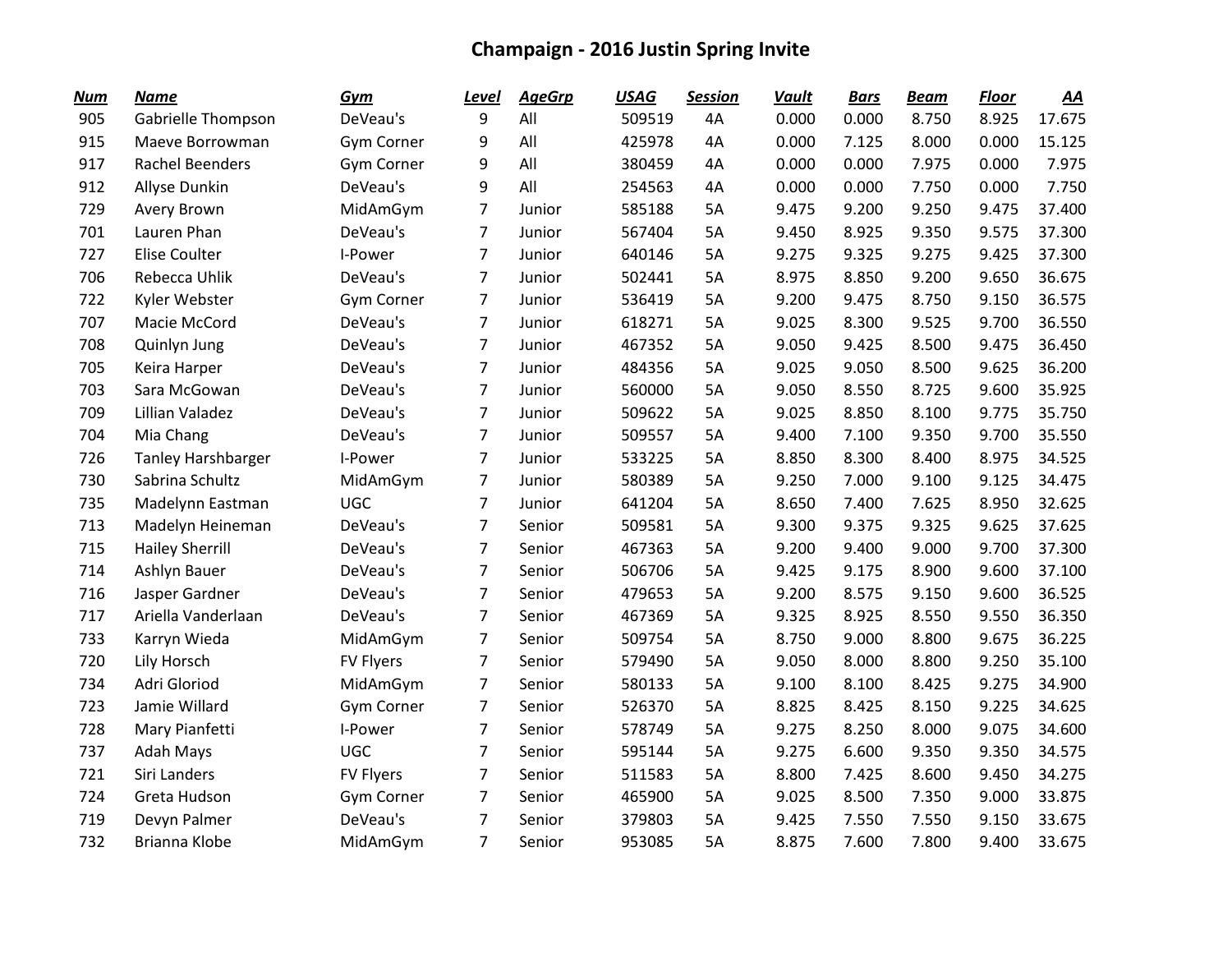| <b>Num</b> | <b>Name</b>              | <b>Gym</b>        | <u>Level</u>   | <b>AgeGrp</b> | <b>USAG</b> | <b>Session</b> | <b>Vault</b> | <b>Bars</b> | <b>Beam</b> | <b>Floor</b> | AA     |
|------------|--------------------------|-------------------|----------------|---------------|-------------|----------------|--------------|-------------|-------------|--------------|--------|
| 718        | <b>Madeline McClure</b>  | DeVeau's          | $\overline{7}$ | Senior        | 379799      | 5A             | 8.750        | 8.425       | 7.500       | 8.750        | 33.425 |
| 736        | Emma Shick               | <b>UGC</b>        | 7              | Senior        | 641203      | 5A             | 8.550        | 7.000       | 8.100       | 9.350        | 33.000 |
| 725        | Anne Godlin              | Hayasaki          | $\overline{7}$ | Senior        | 537334      | <b>5A</b>      | 0.000        | 0.000       | 8.150       | 0.000        | 8.150  |
| 1008       | Mia Lord                 | DeVeau's          | 10             | All           | 172130      | 5A             | 9.475        | 8.875       | 9.425       | 9.250        | 37.025 |
| 1012       | Marissa Holmes           | <b>SIGA</b>       | 10             | All           | 213559      | 5A             | 8.650        | 9.225       | 8.750       | 8.850        | 35.475 |
| 1009       | JerQuavia Henderson      | Gym Corner        | 10             | All           | 281625      | 5A             | 9.300        | 8.325       | 8.700       | 8.900        | 35.225 |
| 1011       | Terra Baumgartner        | I-Power           | 10             | All           | 212802      | 5A             | 8.975        | 8.375       | 8.350       | 8.925        | 34.625 |
| 1002       | Angela Qian              | DeVeau's          | 10             | All           | 379806      | <b>5A</b>      | 8.825        | 7.450       | 8.700       | 9.325        | 34.300 |
| 1010       | Aliyah Welter            | I-Power           | 10             | All           | 911275      | 5A             | 9.100        | 8.700       | 8.550       | 7.925        | 34.275 |
| 1003       | Kate Albean              | DeVeau's          | 10             | All           | 509997      | <b>5A</b>      | 8.625        | 8.200       | 8.275       | 8.775        | 33.875 |
| 1005       | Sajee Grindean           | DeVeau's          | 10             | All           | 469632      | 5A             | 9.000        | 0.000       | 8.075       | 9.300        | 26.375 |
| 1006       | Camryn Klein             | DeVeau's          | 10             | All           | 250466      | <b>5A</b>      | 9.125        | 0.000       | 9.150       | 7.450        | 25.725 |
| 1004       | Abigail Roth             | DeVeau's          | 10             | All           | 296645      | <b>5A</b>      | 0.000        | 0.000       | 8.200       | 9.175        | 17.375 |
| 1001       | Sarah Haxton             | DeVeau's          | 10             | All           | 379782      | 5A             | 0.000        | 9.000       | 0.000       | 8.250        | 17.250 |
| 1007       | Morgan McEntire          | DeVeau's          | 10             | All           | 244416      | 5A             | 0.000        | 8.100       | 0.000       | 0.000        | 8.100  |
| 466        | Katie Earley             | I-Power           | 4              | Junior        | 958654      | 6A             | 9.400        | 9.350       | 9.600       | 9.500        | 37.850 |
| 464        | Avery Hall               | I-Power           | 4              | Junior        | 533223      | 6A             | 9.300        | 9.275       | 9.525       | 9.150        | 37.250 |
| 428        | Maureen Johns            | DeVeau's          | 4              | Junior        | 573732      | 6A             | 9.175        | 9.400       | 9.100       | 9.250        | 36.925 |
| 451        | <b>Hallie Rocke</b>      | <b>Gym Corner</b> | 4              | Junior        | 636157      | 6A             | 8.900        | 8.750       | 9.325       | 9.300        | 36.275 |
| 426        | Alexandra Hamilton       | DeVeau's          | 4              | Junior        | 980022      | 6A             | 8.550        | 8.650       | 9.350       | 9.275        | 35.825 |
| 446        | Lauren Beuster           | Gym Corner        | 4              | Junior        | 953195      | 6A             | 8.900        | 8.500       | 9.050       | 9.325        | 35.775 |
| 406        | Sophie Ball              | <b>DMG</b>        | 4              | Junior        | 627306      | 6A             | 8.450        | 8.950       | 9.350       | 8.975        | 35.725 |
| 433        | Victoria (Tori) Eshbaugh | DeVeau's          | 4              | Junior        | 509568      | 6A             | 9.175        | 8.400       | 9.200       | 8.600        | 35.375 |
| 431        | <b>Allison Dine</b>      | DeVeau's          | 4              | Junior        | 567387      | 6A             | 8.100        | 9.175       | 9.325       | 8.700        | 35.300 |
| 403        | Lexi Isaacs              | <b>CGA</b>        | 4              | Junior        | 971746      | 6A             | 8.875        | 8.200       | 9.250       | 8.850        | 35.175 |
| 447        | Quinn Weber              | <b>Gym Corner</b> | 4              | Junior        | 636168      | 6A             | 9.050        | 7.700       | 8.975       | 9.075        | 34.800 |
| 432        | <b>Claire Russell</b>    | DeVeau's          | 4              | Junior        | 569130      | 6A             | 9.000        | 7.850       | 8.375       | 9.050        | 34.275 |
| 450        | Tara Stromberger         | Gym Corner        | 4              | Junior        | 636166      | 6A             | 8.200        | 8.100       | 8.850       | 9.050        | 34.200 |
| 404        | Stella Youse             | <b>CGA</b>        | 4              | Junior        | 533232      | 6A             | 8.625        | 8.050       | 8.500       | 8.850        | 34.025 |
| 465        | Laken Luecke             | I-Power           | 4              | Junior        | 958657      | 6A             | 7.800        | 8.550       | 8.775       | 8.900        | 34.025 |
| 448        | Kylee Still              | Gym Corner        | 4              | Junior        | 953207      | 6A             | 8.700        | 7.350       | 8.900       | 8.875        | 33.825 |
| 449        | <b>Addie Lucas</b>       | Gym Corner        | 4              | Junior        | 953203      | 6A             | 8.625        | 7.350       | 9.100       | 8.750        | 33.825 |
| 430        | <b>Addison Justice</b>   | DeVeau's          | 4              | Junior        | 567392      | 6A             | 8.050        | 8.350       | 8.800       | 8.550        | 33.750 |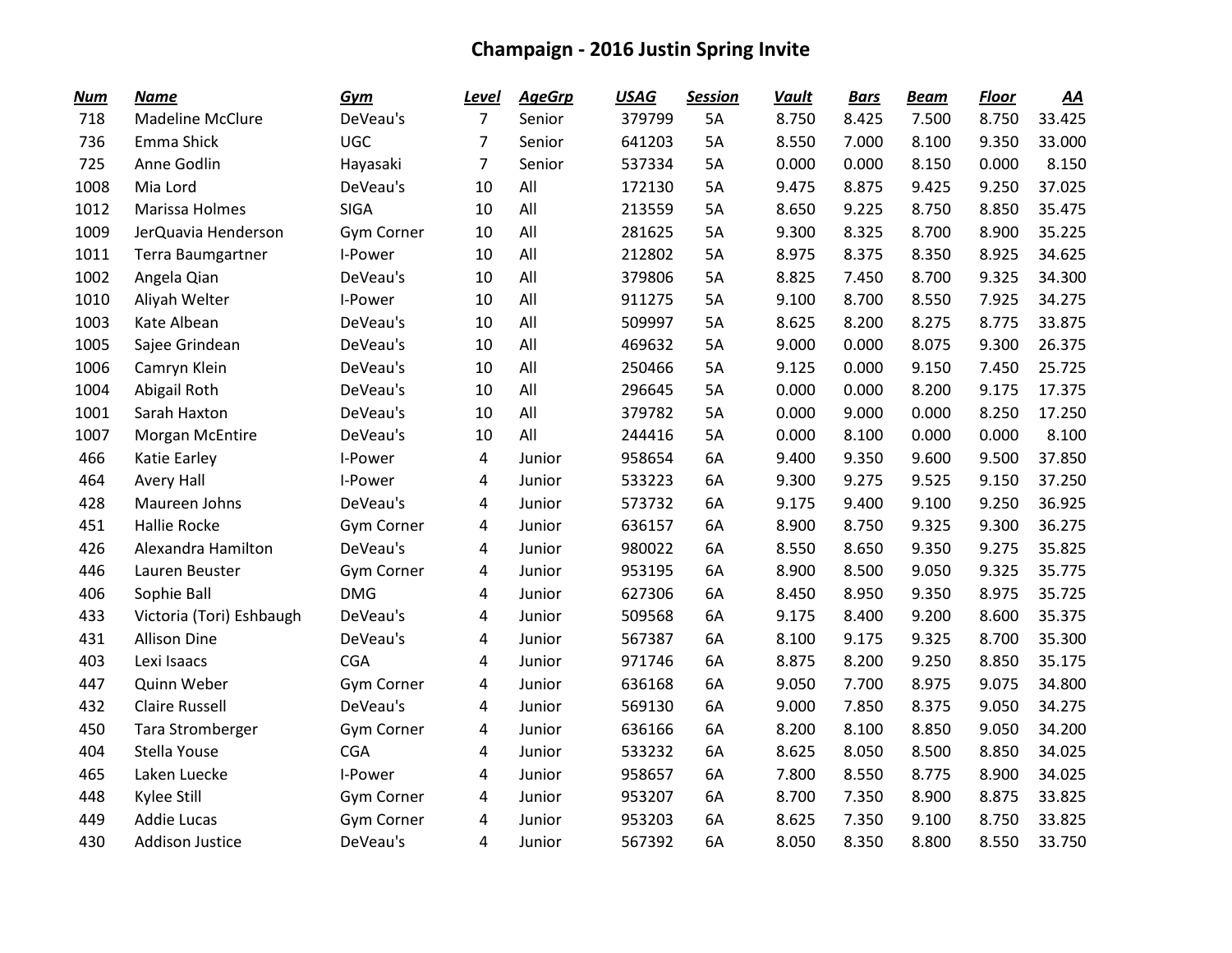| <b>Num</b> | <b>Name</b>            | Gym               | <u>Level</u> | <b>AgeGrp</b> | <b>USAG</b> | <b>Session</b> | <b>Vault</b> | <b>Bars</b> | <b>Beam</b> | <b>Floor</b> | AA     |
|------------|------------------------|-------------------|--------------|---------------|-------------|----------------|--------------|-------------|-------------|--------------|--------|
| 427        | Kelsey Graham          | DeVeau's          | 4            | Junior        | 626415      | 6A             | 8.450        | 8.150       | 8.625       | 8.375        | 33.600 |
| 469        | Noah Williams          | Sloans            | 4            | Junior        | 1028401     | 6A             | 8.450        | 7.450       | 8.525       | 8.200        | 32.625 |
| 407        | Emma George            | <b>DMG</b>        | 4            | Junior        | 943902      | 6A             | 8.300        | 6.600       | 9.025       | 8.550        | 32.475 |
| 429        | Ella Lyons             | DeVeau's          | 4            | Junior        | 567397      | 6A             | 7.650        | 7.450       | 8.400       | 8.350        | 31.850 |
| 470        | Brynn Dzekunskas       | Summit            | 4            | Junior        | 648254      | 6A             | 8.600        | 6.400       | 8.250       | 8.100        | 31.350 |
| 452        | Elsa Dean              | Gym Corner        | 4            | Senior        | 962712      | 6A             | 9.125        | 9.200       | 9.250       | 9.150        | 36.725 |
| 434        | <b>Abigail Boles</b>   | DeVeau's          | 4            | Senior        | 961250      | 6A             | 8.900        | 9.150       | 9.375       | 8.750        | 36.175 |
| 460        | Ella Scott             | Hayasaki          | 4            | Senior        | 958770      | 6A             | 9.150        | 8.425       | 9.200       | 9.000        | 35.775 |
| 455        | <b>Faith Dubois</b>    | <b>Gym Corner</b> | 4            | Senior        | 636127      | 6A             | 8.700        | 9.150       | 8.825       | 9.000        | 35.675 |
| 441        | Ashley Wojciechowski   | <b>FV Flyers</b>  | 4            | Senior        | 952321      | 6A             | 8.800        | 8.900       | 8.950       | 8.975        | 35.625 |
| 408        | Hannah Seipel          | <b>DMG</b>        | 4            | Senior        | 619235      | 6A             | 8.775        | 8.950       | 9.300       | 8.375        | 35.400 |
| 442        | Ariana Somma           | <b>FV Flyers</b>  | 4            | Senior        | 952318      | 6A             | 8.775        | 8.325       | 9.075       | 9.175        | 35.350 |
| 456        | Kayden Glaub           | Gym Corner        | 4            | Senior        | 636133      | 6A             | 8.600        | 8.625       | 8.925       | 9.150        | 35.300 |
| 459        | Gianna Kreps           | Hayasaki          | 4            | Senior        | 655647      | 6A             | 9.000        | 8.350       | 8.950       | 8.800        | 35.100 |
| 453        | <b>Allison Pickell</b> | Gym Corner        | 4            | Senior        | 961478      | 6A             | 8.875        | 8.900       | 8.200       | 9.000        | 34.975 |
| 405        | Lilia Wishall          | <b>CGA</b>        | 4            | Senior        | 971759      | 6A             | 9.125        | 8.675       | 8.450       | 8.700        | 34.950 |
| 443        | Abby Sledden           | <b>FV Flyers</b>  | 4            | Senior        | 952317      | 6A             | 8.650        | 7.950       | 9.050       | 9.075        | 34.725 |
| 457        | Alexis Braun           | Gym Corner        | 4            | Senior        | 953199      | 6A             | 8.750        | 8.450       | 9.050       | 8.475        | 34.725 |
| 409        | Megan Wilson           | <b>DMG</b>        | 4            | Senior        | 553254      | 6A             | 8.200        | 8.450       | 9.150       | 8.500        | 34.300 |
| 444        | Ashley Ingemunson      | <b>FV Flyers</b>  | 4            | Senior        | 1017471     | 6A             | 8.850        | 8.375       | 8.350       | 8.100        | 33.675 |
| 454        | Samantha Showalter     | Gym Corner        | 4            | Senior        | 636160      | 6A             | 7.700        | 8.200       | 8.725       | 8.775        | 33.400 |
| 440        | Abby Adam              | <b>FV Flyers</b>  | 4            | Senior        | 952286      | 6A             | 7.750        | 8.300       | 8.900       | 8.375        | 33.325 |
| 461        | <b>Addison Wallace</b> | Hayasaki          | 4            | Senior        | 962309      | 6A             | 7.900        | 7.300       | 9.125       | 8.650        | 32.975 |
| 439        | Elise Baum             | <b>FV Flyers</b>  | 4            | Senior        | 952288      | 6A             | 8.175        | 6.950       | 8.900       | 8.600        | 32.625 |
| 436        | Sarah Penny            | DeVeau's          | 4            | Senior        | 567401      | 6A             | 8.850        | 8.450       | 7.950       | 6.950        | 32.200 |
| 472        | Abigail Krebs          | Summit            | 4            | Senior        | 1031008     | 6A             | 8.450        | 5.350       | 7.300       | 8.375        | 29.475 |
| 473        | Emma Hogren            | Summit            | 4            | Senior        | 965592      | 6A             | 0.000        | 0.000       | 7.800       | 0.000        | 7.800  |
| 462        | Janasia Dillon         | I-Power           | 4            | Youth         | 958653      | 6A             | 8.900        | 9.400       | 9.650       | 9.200        | 37.150 |
| 412        | Lily Power             | DeVeau's          | 4            | Youth         | 955986      | 6A             | 9.425        | 9.200       | 9.000       | 9.400        | 37.025 |
| 413        | Julie Charland         | DeVeau's          | 4            | Youth         | 1011211     | 6A             | 8.450        | 9.350       | 9.525       | 9.125        | 36.450 |
| 421        | Amelia Gollapudi       | DeVeau's          | 4            | Youth         | 626675      | 6A             | 9.050        | 9.275       | 8.875       | 8.825        | 36.025 |
| 414        | <b>Brooklyn Barnes</b> | DeVeau's          | 4            | Youth         | 952325      | 6A             | 8.950        | 8.450       | 9.250       | 9.300        | 35.950 |
| 415        | Jenneth Moore          | DeVeau's          | 4            | Youth         | 961253      | 6A             | 9.200        | 8.750       | 8.425       | 8.900        | 35.275 |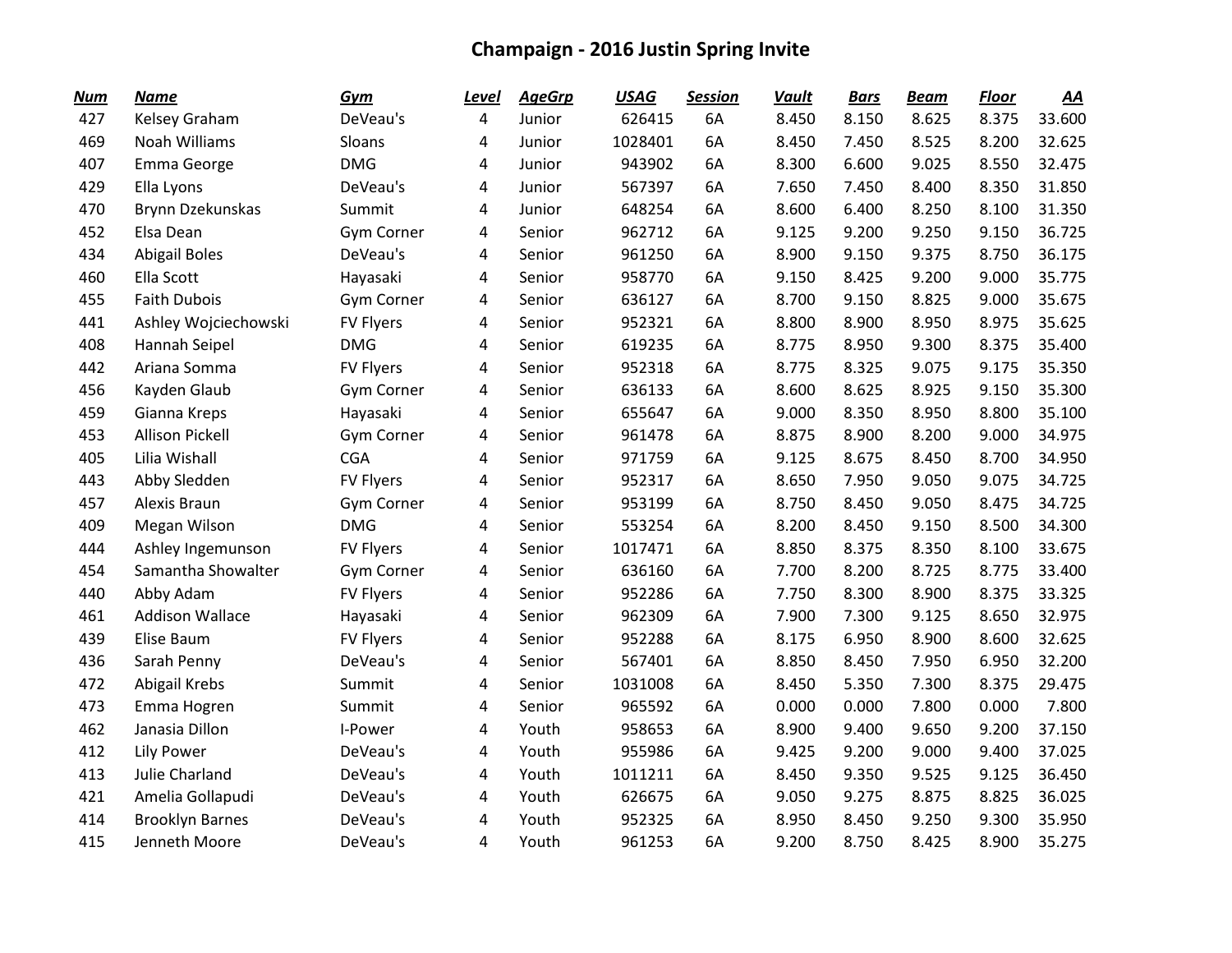| <b>Num</b> | <b>Name</b>               | Gym         | Level | <b>AgeGrp</b> | <b>USAG</b> | <b>Session</b> | <b>Vault</b> | <b>Bars</b> | <b>Beam</b> | <b>Floor</b> | <u>AA</u> |
|------------|---------------------------|-------------|-------|---------------|-------------|----------------|--------------|-------------|-------------|--------------|-----------|
| 445        | Isabella Garrison         | Gym Corner  | 4     | Youth         | 636129      | 6A             | 8.250        | 8.400       | 9.225       | 9.375        | 35.250    |
| 410        | Zoey Juntgen              | DeVeau's    | 4     | Youth         | 952349      | 6A             | 8.200        | 9.025       | 9.100       | 8.875        | 35.200    |
| 422        | <b>Bethany McClure</b>    | DeVeau's    | 4     | Youth         | 626699      | 6A             | 8.000        | 8.850       | 9.150       | 8.625        | 34.625    |
| 401        | Amina Alamin              | <b>CGA</b>  | 4     | Youth         | 971761      | 6A             | 8.700        | 7.850       | 9.200       | 8.675        | 34.425    |
| 468        | Lynnze Green              | Sloans      | 4     | Youth         | 1028405     | 6A             | 8.525        | 7.800       | 9.150       | 8.875        | 34.350    |
| 416        | Makenna Carpenter         | DeVeau's    | 4     | Youth         | 1011200     | 6A             | 7.700        | 8.600       | 9.050       | 8.650        | 34.000    |
| 402        | Maya McCaffrey            | <b>CGA</b>  | 4     | Youth         | 971749      | 6A             | 8.850        | 7.500       | 9.350       | 8.200        | 33.900    |
| 418        | Rosie Kohler              | DeVeau's    | 4     | Youth         | 952352      | 6A             | 8.000        | 8.600       | 8.625       | 8.650        | 33.875    |
| 423        | Dior Ransom               | DeVeau's    | 4     | Youth         | 980025      | 6A             | 8.150        | 8.050       | 9.150       | 8.475        | 33.825    |
| 458        | Loran Tate                | Hayasaki    | 4     | Youth         | 962687      | 6A             | 8.650        | 7.000       | 9.200       | 8.775        | 33.625    |
| 411        | Kamryn Hamilton           | DeVeau's    | 4     | Youth         | 1012363     | 6A             | 7.850        | 8.300       | 8.800       | 8.650        | 33.600    |
| 417        | Veronica Strzynski        | DeVeau's    | 4     | Youth         | 952384      | 6A             | 7.350        | 7.950       | 9.175       | 8.925        | 33.400    |
| 425        | Divya Tapia               | DeVeau's    | 4     | Youth         | 952236      | 6A             | 8.050        | 7.350       | 9.025       | 8.700        | 33.125    |
| 420        | Camryn Hart               | DeVeau's    | 4     | Youth         | 626677      | 6A             | 7.300        | 8.600       | 8.475       | 8.500        | 32.875    |
| 467        | Olive LaRose              | Sloans      | 4     | Youth         | 950330      | 6A             | 8.500        | 6.250       | 9.275       | 8.800        | 32.825    |
| 419        | Amanda Arbabi             | DeVeau's    | 4     | Youth         | 1011263     | 6A             | 8.050        | 7.850       | 8.375       | 8.525        | 32.800    |
| 463        | Nora Hall                 | I-Power     | 4     | Youth         | 958655      | 6A             | 7.150        | 6.600       | 9.150       | 8.700        | 31.600    |
| 424        | Katherine Snook           | DeVeau's    | 4     | Youth         | 567410      | 6A             | 7.150        | 7.350       | 8.650       | 8.400        | 31.550    |
| 1328       | Sydnie Staley             | <b>SIGA</b> | XG    | Junior        | 950331      | 6A             | 8.750        | 8.000       | 8.850       | 8.925        | 34.525    |
| 1409       | Abby Partain              | <b>SIGA</b> | XP    | All           | 553004      | 6A             | 8.650        | 9.000       | 8.800       | 9.350        | 35.800    |
| 371        | Ava Kvale                 | Pride       | 3     | Jr A          | 1006150     | 7A             | 9.850        | 9.575       | 9.250       | 9.600        | 38.275    |
| 369        | Sadie Demick              | Pride       | 3     | Jr A          | 1021647     | 7A             | 9.650        | 9.575       | 9.250       | 9.425        | 37.900    |
| 372        | <b>Edde Sue Doehring</b>  | Pride       | 3     | Jr A          | 1021648     | 7A             | 9.450        | 9.025       | 9.500       | 9.550        | 37.525    |
| 357        | Karyson Harshbarger       | I-Power     | 3     | Jr A          | 982491      | 7A             | 8.800        | 9.525       | 9.100       | 9.425        | 36.850    |
| 354        | <b>Annabelle Clements</b> | I-Power     | 3     | Jr A          | 982488      | 7A             | 8.550        | 9.200       | 9.350       | 9.400        | 36.500    |
| 356        | Jayden Carter             | I-Power     | 3     | Jr A          | 982487      | 7A             | 9.375        | 8.000       | 9.350       | 9.600        | 36.325    |
| 303        | Isabella Roundtree        | <b>CGA</b>  | 3     | Jr A          | 1014427     | 7A             | 9.400        | 9.275       | 8.450       | 8.900        | 36.025    |
| 367        | Kinsley Bernaix           | Pride       | 3     | Jr A          | 1021632     | 7A             | 8.950        | 9.300       | 8.325       | 9.350        | 35.925    |
| 368        | Layla Tobin               | Pride       | 3     | Jr A          | 1212908     | 7A             | 9.250        | 8.500       | 8.950       | 9.175        | 35.875    |
| 301        | Jada McCabe               | <b>CGA</b>  | 3     | Jr A          | 1014383     | 7A             | 9.150        | 9.075       | 8.400       | 9.125        | 35.750    |
| 353        | Victoria Patterson        | I-Power     | 3     | Jr A          | 1039541     | <b>7A</b>      | 9.400        | 9.025       | 8.075       | 8.925        | 35.425    |
| 358        | <b>Aubrey Meints</b>      | I-Power     | 3     | Jr A          | 1039542     | 7A             | 9.175        | 8.600       | 8.875       | 8.775        | 35.425    |
| 352        | Lola Hagemeyer            | I-Power     | 3     | Jr A          | 1039546     | 7A             | 9.300        | 8.750       | 8.600       | 8.650        | 35.300    |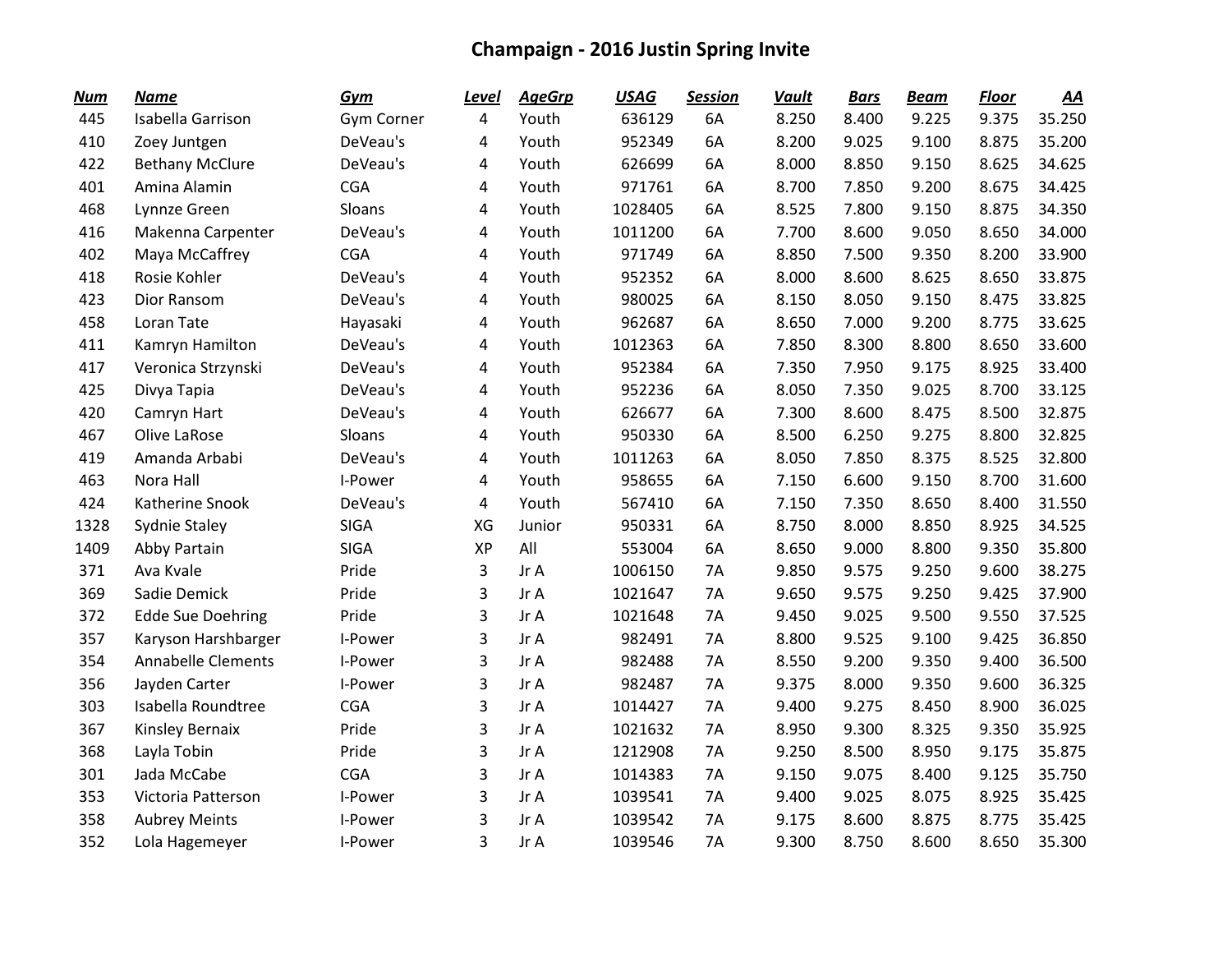| <b>Num</b> | <b>Name</b>             | Gym               | <b>Level</b> | <b>AgeGrp</b> | <b>USAG</b> | <b>Session</b> | <b>Vault</b> | <b>Bars</b> | <b>Beam</b> | <b>Floor</b> | AA     |
|------------|-------------------------|-------------------|--------------|---------------|-------------|----------------|--------------|-------------|-------------|--------------|--------|
| 360        | Journie Ward            | I-Power           | 3            | Jr A          | 1207021     | <b>7A</b>      | 9.275        | 8.425       | 8.525       | 8.950        | 35.175 |
| 302        | Prestyn Roberts         | <b>CGA</b>        | 3            | Jr A          | 1014421     | <b>7A</b>      | 9.125        | 7.850       | 9.000       | 9.075        | 35.050 |
| 359        | Emma Arnold             | I-Power           | 3            | Jr A          | 982485      | 7A             | 9.300        | 7.350       | 9.150       | 9.200        | 35.000 |
| 382        | Ashley Rolla            | Sloans            | 3            | Jr A          | 1028407     | 7A             | 9.500        | 7.550       | 8.875       | 8.775        | 34.700 |
| 329        | Zoe Rowe                | <b>FV Flyers</b>  | 3            | Jr A          | 1017478     | 7A             | 9.100        | 8.650       | 7.875       | 9.000        | 34.625 |
| 370        | Ally Suhre              | Pride             | 3            | Jr A          | 1041609     | 7A             | 8.600        | 8.100       | 8.425       | 9.225        | 34.350 |
| 335        | Leyton Manley           | <b>Gym Corner</b> | 3            | Jr A          | 1172939     | 7A             | 9.275        | 7.050       | 8.150       | 9.000        | 33.475 |
| 385        | Eva Smith               | <b>Talents</b>    | 3            | Jr A          | 1153442     | 7A             | 8.850        | 6.900       | 8.600       | 8.675        | 33.025 |
| 334        | Isabella Unes           | <b>Gym Corner</b> | 3            | Jr A          | 1112671     | 7A             | 8.500        | 7.850       | 8.425       | 7.925        | 32.700 |
| 355        | Ava Kersh               | I-Power           | 3            | Jr A          | 1039543     | 7A             | 8.850        | 7.550       | 8.275       | 7.850        | 32.525 |
| 375        | Caleigh Dashner         | Pride             | 3            | Jr B          | 1021646     | <b>7A</b>      | 9.800        | 9.750       | 9.025       | 9.525        | 38.100 |
| 373        | Lydia Reichert          | Pride             | 3            | Jr B          | 1021639     | 7A             | 9.475        | 9.250       | 9.050       | 9.400        | 37.175 |
| 326        | Brianna Allen           | <b>DMG</b>        | 3            | Jr B          | 996353      | 7A             | 9.525        | 8.975       | 9.275       | 9.250        | 37.025 |
| 324        | <b>Emily Morse</b>      | <b>DMG</b>        | 3            | Jr B          | 943907      | 7A             | 9.175        | 9.350       | 9.300       | 9.125        | 36.950 |
| 305        | Makenzee Johnson        | <b>CGA</b>        | 3            | Jr B          | 1014353     | 7A             | 9.300        | 9.300       | 9.250       | 8.950        | 36.800 |
| 377        | <b>Ashlinn Maguire</b>  | Pride             | 3            | Jr B          | 1196388     | 7A             | 9.200        | 8.850       | 8.625       | 9.000        | 35.675 |
| 304        | Elizabeth Crompton      | <b>CGA</b>        | 3            | Jr B          | 1014332     | 7A             | 9.100        | 8.550       | 8.850       | 9.025        | 35.525 |
| 306        | Josie Evans             | <b>CGA</b>        | 3            | Jr B          | 1014340     | 7A             | 9.300        | 8.450       | 8.925       | 8.800        | 35.475 |
| 307        | Kara Charney            | <b>CGA</b>        | 3            | Jr B          | 1027986     | 7A             | 9.200        | 8.300       | 8.950       | 8.925        | 35.375 |
| 336        | <b>Lilly Saettler</b>   | <b>Gym Corner</b> | 3            | Jr B          | 1015602     | 7A             | 9.250        | 8.650       | 8.625       | 8.850        | 35.375 |
| 346        | <b>Finley Lane</b>      | Hayasaki          | 3            | Jr B          | 1156048     | <b>7A</b>      | 8.950        | 8.425       | 8.725       | 9.000        | 35.100 |
| 337        | Kayla Baker             | Gym Corner        | 3            | Jr B          | 1154376     | 7A             | 9.450        | 8.300       | 8.800       | 8.525        | 35.075 |
| 348        | Savanna Mammen          | Hayasaki          | 3            | Jr B          | 1181543     | 7A             | 8.800        | 8.350       | 8.900       | 8.950        | 35.000 |
| 387        | Sydney Landsaw          | Talents           | 3            | Jr B          | 1169486     | <b>7A</b>      | 9.225        | 8.350       | 8.575       | 8.575        | 34.725 |
| 325        | <b>Ellie Bishop</b>     | <b>DMG</b>        | 3            | Jr B          | 943899      | 7A             | 9.350        | 8.550       | 9.125       | 7.600        | 34.625 |
| 361        | Savannah Cervone        | I-Power           | 3            | Jr B          | 1039549     | 7A             | 8.850        | 7.650       | 8.700       | 8.850        | 34.050 |
| 347        | Hannah Campos           | Hayasaki          | 3            | Jr B          | 1202120     | 7A             | 8.950        | 8.275       | 8.250       | 8.200        | 33.675 |
| 374        | Kinley Madura           | Pride             | 3            | Jr B          | 1021635     | 7A             | 9.000        | 8.100       | 7.550       | 8.925        | 33.575 |
| 323        | <b>Riley McLaughlin</b> | <b>DMG</b>        | 3            | Jr B          | 943906      | 7A             | 8.500        | 7.500       | 8.750       | 8.675        | 33.425 |
| 327        | <b>Sydney Grimes</b>    | <b>DMG</b>        | 3            | Jr B          | 943903      | 7A             | 8.650        | 8.350       | 9.075       | 7.300        | 33.375 |
| 386        | Paven Walker            | <b>Talents</b>    | 3            | Jr B          | 1153438     | <b>7A</b>      | 9.000        | 7.200       | 8.350       | 8.575        | 33.125 |
| 380        | Kaylee Kitchen          | Pride             | 3            | Sr A          | 1021651     | <b>7A</b>      | 9.650        | 9.375       | 9.425       | 9.500        | 37.950 |
| 378        | <b>Emily Hasberger</b>  | Pride             | 3            | Sr A          | 1021650     | 7A             | 9.350        | 9.250       | 9.050       | 9.600        | 37.250 |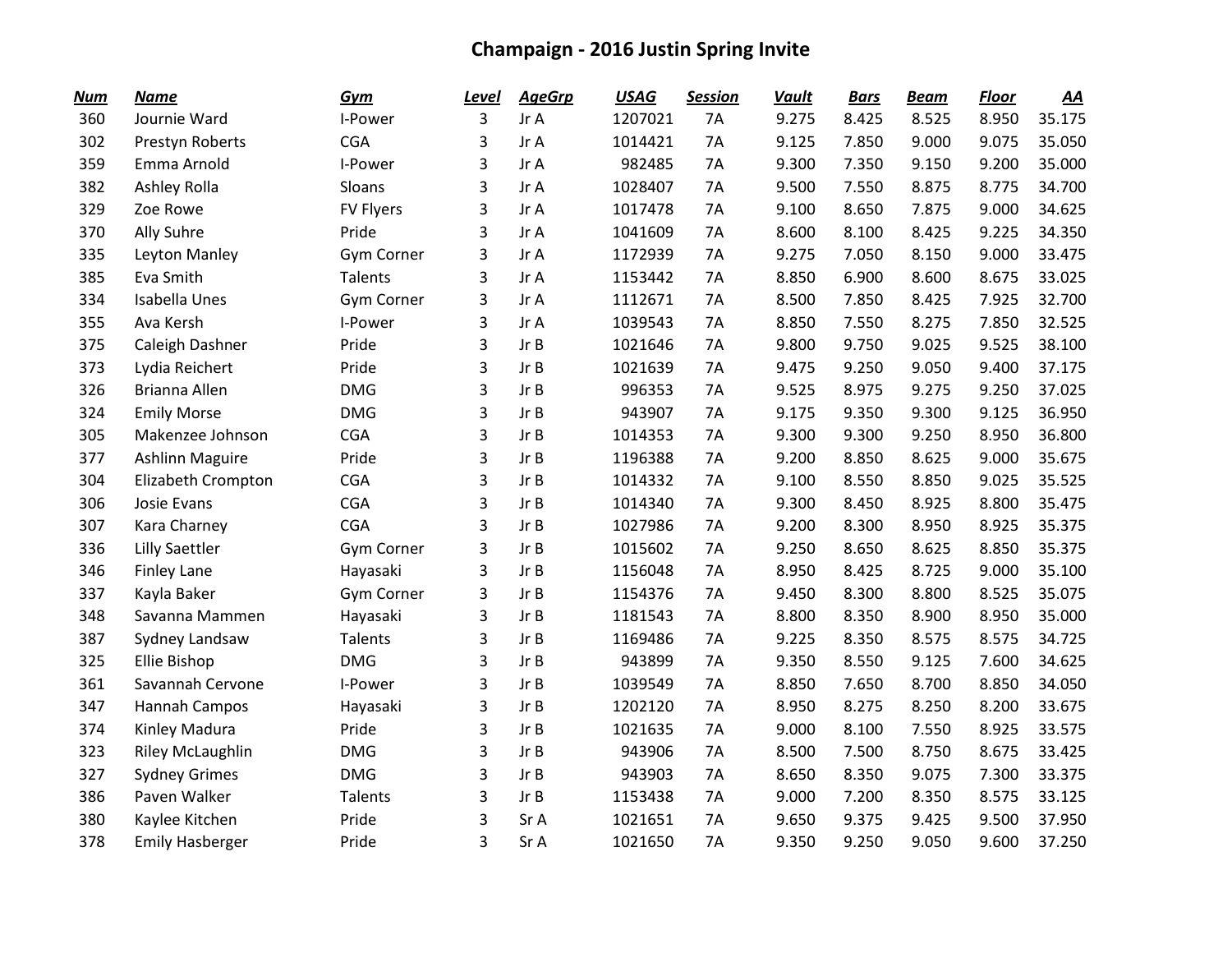| <b>Num</b> | <b>Name</b>              | Gym              | <u>Level</u> | <b>AgeGrp</b> | <b>USAG</b> | <b>Session</b> | <b>Vault</b> | <b>Bars</b> | <b>Beam</b> | <b>Floor</b> | AA     |
|------------|--------------------------|------------------|--------------|---------------|-------------|----------------|--------------|-------------|-------------|--------------|--------|
| 379        | Madeline Bash            | Pride            | 3            | Sr A          | 1016180     | <b>7A</b>      | 9.250        | 8.950       | 9.275       | 9.550        | 37.025 |
| 310        | <b>Maddisson Edwards</b> | <b>CGA</b>       | 3            | Sr A          | 961818      | <b>7A</b>      | 9.350        | 8.800       | 9.150       | 9.425        | 36.725 |
| 362        | Abigail Cleveland        | I-Power          | 3            | Sr A          | 1039539     | 7A             | 9.200        | 8.775       | 9.150       | 9.325        | 36.450 |
| 313        | Izzy Hohman              | <b>CGA</b>       | 3            | Sr A          | 1025068     | 7A             | 9.525        | 8.850       | 9.025       | 8.950        | 36.350 |
| 365        | Breanna Weller           | I-Power          | 3            | Sr A          | 1092797     | 7A             | 9.150        | 9.000       | 8.900       | 9.050        | 36.100 |
| 311        | Layla Roberts            | <b>CGA</b>       | 3            | Sr A          | 1017218     | 7A             | 8.950        | 9.550       | 8.850       | 8.450        | 35.800 |
| 338        | Sabine Alig              | Gym Corner       | 3            | Sr A          | 953193      | 7A             | 9.350        | 8.150       | 9.350       | 8.925        | 35.775 |
| 364        | Cherish Thornton         | I-Power          | 3            | Sr A          | 1039540     | <b>7A</b>      | 9.050        | 8.800       | 8.900       | 9.000        | 35.750 |
| 363        | Alea Hagemeyer           | I-Power          | 3            | Sr A          | 982490      | 7A             | 8.600        | 8.650       | 9.250       | 9.200        | 35.700 |
| 342        | <b>Ellie Bennett</b>     | Gym Corner       | 3            | Sr A          | 1001477     | 7A             | 9.225        | 8.250       | 8.900       | 9.225        | 35.600 |
| 341        | Ava Hubler               | Gym Corner       | 3            | Sr A          | 1182099     | <b>7A</b>      | 9.475        | 9.050       | 8.600       | 8.350        | 35.475 |
| 340        | <b>Avery Burgess</b>     | Gym Corner       | 3            | Sr A          | 1001478     | <b>7A</b>      | 9.575        | 8.050       | 8.875       | 8.850        | 35.350 |
| 330        | <b>Bayley Kraabel</b>    | <b>FV Flyers</b> | 3            | Sr A          | 1042996     | <b>7A</b>      | 8.550        | 8.750       | 8.875       | 9.075        | 35.250 |
| 339        | Anica Roozenboom         | Gym Corner       | 3            | Sr A          | 1112666     | 7A             | 9.600        | 8.200       | 8.375       | 9.025        | 35.200 |
| 308        | Madeleine Blakley        | <b>CGA</b>       | 3            | Sr A          | 1014324     | 7A             | 9.650        | 8.850       | 7.600       | 9.025        | 35.125 |
| 309        | Meah Beacham             | <b>CGA</b>       | 3            | Sr A          | 1145213     | 7A             | 9.000        | 8.750       | 9.275       | 7.950        | 34.975 |
| 388        | Lily North               | Talents          | 3            | Sr A          | 1141022     | <b>7A</b>      | 9.500        | 8.400       | 8.075       | 8.950        | 34.925 |
| 343        | Adriana Claudin          | Gym Corner       | 3            | Sr A          | 962711      | <b>7A</b>      | 9.300        | 8.150       | 8.800       | 8.250        | 34.500 |
| 389        | Kaitlyn Welch            | Talents          | 3            | Sr A          | 1153452     | 7A             | 8.750        | 6.900       | 9.100       | 9.000        | 33.750 |
| 314        | <b>Addison Karuzis</b>   | <b>CGA</b>       | 3            | Sr A          | 1143413     | 7A             | 8.000        | 7.950       | 8.950       | 8.725        | 33.625 |
| 312        | Aaliyah Polite           | <b>CGA</b>       | 3            | Sr A          | 1014403     | <b>7A</b>      | 8.600        | 8.525       | 6.700       | 8.600        | 32.425 |
| 328        | Sofia Santos             | <b>DMG</b>       | 3            | Sr B          | 996363      | <b>7A</b>      | 9.500        | 9.200       | 9.425       | 9.500        | 37.625 |
| 391        | <b>Kendall Newhart</b>   | <b>Talents</b>   | 3            | Sr B          | 1016779     | <b>7A</b>      | 9.500        | 9.000       | 9.275       | 9.475        | 37.250 |
| 321        | Grace Hohman             | <b>CGA</b>       | 3            | Sr B          | 1014349     | 7A             | 9.400        | 9.175       | 9.100       | 9.500        | 37.175 |
| 394        | <b>Thaylee Barry</b>     | <b>Talents</b>   | 3            | Sr B          | 1016781     | 7A             | 9.475        | 9.075       | 9.275       | 9.300        | 37.125 |
| 351        | Olivia Thompson          | Hayasaki         | 3            | Sr B          | 1026941     | <b>7A</b>      | 9.350        | 8.750       | 9.475       | 9.450        | 37.025 |
| 322        | <b>Graycen Young</b>     | <b>CGA</b>       | 3            | Sr B          | 1014461     | <b>7A</b>      | 9.250        | 9.100       | 9.325       | 9.275        | 36.950 |
| 319        | Claire Kennedy           | <b>CGA</b>       | 3            | Sr B          | 642797      | <b>7A</b>      | 9.200        | 9.325       | 9.275       | 9.125        | 36.925 |
| 333        | Ashlyn Banning           | <b>FV Flyers</b> | 3            | Sr B          | 1029991     | 7A             | 9.375        | 9.175       | 9.250       | 9.050        | 36.850 |
| 381        | Paige Stoelzle           | Pride            | 3            | Sr B          | 1021656     | 7A             | 9.600        | 8.900       | 8.750       | 9.525        | 36.775 |
| 317        | <b>Adderley Crompton</b> | <b>CGA</b>       | 3            | Sr B          | 971742      | <b>7A</b>      | 9.275        | 9.100       | 9.225       | 8.875        | 36.475 |
| 345        | Sophia Geisz             | Gym Corner       | 3            | Sr B          | 1001479     | <b>7A</b>      | 9.600        | 8.950       | 8.975       | 8.800        | 36.325 |
| 318        | Bricelynn Keeran         | <b>CGA</b>       | 3            | Sr B          | 1014355     | 7A             | 9.175        | 8.950       | 9.050       | 8.725        | 35.900 |